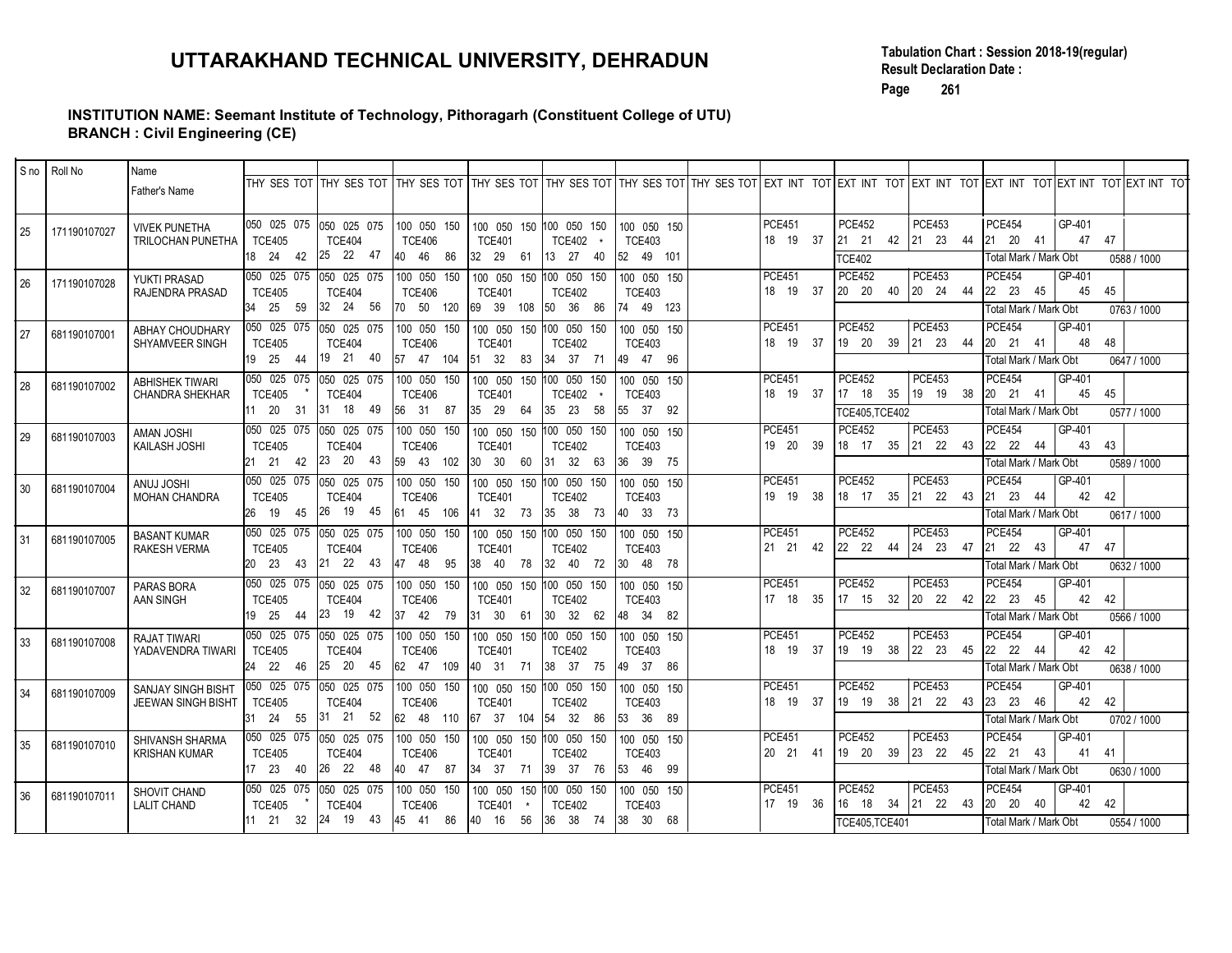### INSTITUTION NAME: Seemant Institute of Technology, Pithoragarh (Constituent College of UTU) BRANCH : Civil Engineering (CE)

|    |              |                                       |                                                                                                                                                                                     |               |                                                      |               |               |               |        |                                        | Tabulation Chart: Session 2018-19(regular) |        |             |
|----|--------------|---------------------------------------|-------------------------------------------------------------------------------------------------------------------------------------------------------------------------------------|---------------|------------------------------------------------------|---------------|---------------|---------------|--------|----------------------------------------|--------------------------------------------|--------|-------------|
|    |              |                                       | UTTARAKHAND TECHNICAL UNIVERSITY, DEHRADUN                                                                                                                                          |               |                                                      |               |               |               | Page   | <b>Result Declaration Date:</b><br>262 |                                            |        |             |
|    |              |                                       | INSTITUTION NAME: Seemant Institute of Technology, Pithoragarh (Constituent College of UTU)                                                                                         |               |                                                      |               |               |               |        |                                        |                                            |        |             |
|    |              | <b>BRANCH: Civil Engineering (CE)</b> |                                                                                                                                                                                     |               |                                                      |               |               |               |        |                                        |                                            |        |             |
|    |              |                                       |                                                                                                                                                                                     |               |                                                      |               |               |               |        |                                        |                                            |        |             |
|    | S no Roll No | l Name                                |                                                                                                                                                                                     |               |                                                      |               |               |               |        |                                        |                                            |        |             |
|    |              | l Father's Name                       | THY SES TOT THY SES TOT THY SES TOT THY SES TOT THY SES TOT THY SES TOT THY SES TOT EXT INT TOT EXT INT TOT EXT INT TOT EXT INT TOT EXT INT TOT EXT INT TOT EXT INT TOT EXT INT TOT |               |                                                      |               |               |               |        |                                        |                                            |        |             |
| 37 | 681190107012 | SURAJ PRASAD                          | 050 025 075 050 025 075                                                                                                                                                             | 100 050 150   | 100 050 150 100 050 150                              |               | 100 050 150   | <b>PCE451</b> | PCE452 | <b>PCE453</b>                          | PCE454                                     | GP-401 |             |
|    |              | BHAGWATI PRASAD                       | <b>TCE405</b><br><b>TCE404</b><br>15 20 35 28 20 48                                                                                                                                 | <b>TCE406</b> | <b>TCE401</b><br>43 46 89 39 34 73 47 31 78 56 35 91 | <b>TCE402</b> | <b>TCE403</b> |               |        | 17 18 35 18 17 35 21 22 43             | 21 20 41<br>Total Mark / Mark Obt          | 43 43  | 0611 / 1000 |
|    |              |                                       |                                                                                                                                                                                     |               |                                                      |               |               |               |        |                                        |                                            |        |             |
|    |              |                                       | INSTITUTION NAME: Seemant Institute of Technology, Pithoragarh (Constituent College of UTU)                                                                                         |               |                                                      |               |               |               |        |                                        |                                            |        |             |
|    | انتصاصا      |                                       | <b>BRANCH: Computer Science Engineering (CSE)</b>                                                                                                                                   |               |                                                      |               |               |               |        |                                        |                                            |        |             |

### INSTITUTION NAME: Seemant Institute of Technology, Pithoragarh (Constituent College of UTU) BRANCH : Computer Science Engineering (CSE)

|    |              |                                              | UTTARAKHAND TECHNICAL UNIVERSITY, DEHRADUN                                                                                                                                                  |                                                            |                                                      |                             |                                                      |                                    |                                 | Page   | 262                       | Tabulation Chart: Session 2018-19(regular)<br><b>Result Declaration Date:</b>                       |                                |                   |                   |
|----|--------------|----------------------------------------------|---------------------------------------------------------------------------------------------------------------------------------------------------------------------------------------------|------------------------------------------------------------|------------------------------------------------------|-----------------------------|------------------------------------------------------|------------------------------------|---------------------------------|--------|---------------------------|-----------------------------------------------------------------------------------------------------|--------------------------------|-------------------|-------------------|
|    |              | <b>BRANCH: Civil Engineering (CE)</b>        | INSTITUTION NAME: Seemant Institute of Technology, Pithoragarh (Constituent College of UTU)                                                                                                 |                                                            |                                                      |                             |                                                      |                                    |                                 |        |                           |                                                                                                     |                                |                   |                   |
|    | S no Roll No | Name<br>Father's Name                        | THY SES TOT THY SES TOT THY SES TOT THY SES TOT THY SES TOT THY SES TOT THY SES TOT EXT INT TOT EXT INT TOT EXT INT TOT EXT INT TOT EXT INT TOT EXT INT TOT EXT INT TOT EXT INT TOT EXT INT |                                                            |                                                      |                             |                                                      |                                    |                                 |        |                           |                                                                                                     |                                |                   |                   |
| 37 | 681190107012 | SURAJ PRASAD<br><b>BHAGWATI PRASAD</b>       | 050 025 075 050 025 075<br><b>TCE405</b><br><b>TCE404</b><br>15 20 35 28 20 48 43 46 89 39 34 73 47 31 78 56 35 91                                                                          | 100 050 150<br><b>TCE406</b>                               | 100 050 150 100 050 150<br><b>TCE401</b>             | <b>TCE402</b>               | 100 050 150<br><b>TCE403</b>                         | <b>PCE451</b><br>17 18 35 18 17 35 | <b>PCE452</b>                   |        | <b>PCE453</b>             | PCE454<br>$\begin{vmatrix} 21 & 22 & 43 \end{vmatrix}$ $\begin{vmatrix} 21 & 20 & 41 \end{vmatrix}$ | Total Mark / Mark Obt          | GP-401<br>43      | 43<br>0611 / 1000 |
|    |              |                                              | INSTITUTION NAME: Seemant Institute of Technology, Pithoragarh (Constituent College of UTU)<br><b>BRANCH: Computer Science Engineering (CSE)</b>                                            |                                                            |                                                      |                             |                                                      |                                    |                                 |        |                           |                                                                                                     |                                |                   |                   |
|    | S no Roll No | Name<br>Father's Name                        | THY SES TOT THY SES TOT THY SES TOT THY SES TOT THY SES TOT THY SES TOT THY SES TOT EXT INT TOT EXT INT TOT EXT INT TOT EXT INT TOT EXT INT TOT EXT INT TOT EXT INT TOT EXT INT TOT EXT INT |                                                            |                                                      |                             |                                                      |                                    |                                 |        |                           |                                                                                                     |                                |                   |                   |
| 38 | 171190101001 | AAYUSH CHAND<br>PRAKASH CHAND                | 100 050 150 050 025 075<br><b>TCS401</b><br><b>TCS402</b><br>46 32 78<br>25 20 45                                                                                                           | 100 050 150<br><b>TCS403</b><br>44 35 79 39 38 77 35 30 65 | 100 050 150 100 050 150<br><b>TCS404</b>             | <b>TCS405</b>               | 050 025 075<br><b>TCS406</b><br>31 22 53             | <b>PCS402</b><br>20 21 41          | <b>PCS404</b><br>$18 \t19 \t37$ |        | <b>PCS405</b><br>21 19 40 | <b>PCS407</b><br>48                                                                                 | 48<br>Total Mark / Mark Obt    | GP-401<br>47      | 47<br>0610 / 1000 |
| 39 | 171190101002 | AKHILESH JOSHI<br><b>VINOD CHANDRA</b>       | 100 050 150 050 025 075 100 050 150<br><b>TCS401</b><br><b>TCS402</b><br>30  22  52<br>47 46 93                                                                                             | <b>TCS403</b><br>54 42 96                                  | 100 050 150 100 050 150<br><b>TCS404</b><br>38 48 86 | <b>TCS405</b><br>45 41 86   | 050 025 075<br><b>TCS406</b><br>36 24 60             | <b>PCS402</b><br>20  22  42        | <b>PCS404</b><br>21 22 43       |        | <b>PCS405</b><br>21 22 43 | <b>PCS407</b><br>47                                                                                 | 47<br>Total Mark / Mark Obt    | GP-401<br>46      | 46<br>0694 / 1000 |
| 40 | 171190101003 | ANIKET SAINI<br>SUBHASH CHAND                | 100 050 150<br>050 025 075<br><b>TCS401</b><br><b>TCS402</b><br>27  22  49<br>56 48 104                                                                                                     | 100 050 150<br><b>TCS403</b><br>65 46 111                  | 100 050 150 100 050 150<br><b>TCS404</b><br>40 47 87 | <b>TCS405</b><br>47  42  89 | 050 025 075<br><b>TCS406</b><br>38 23 61             | <b>PCS402</b><br>20 20 40          | <b>PCS404</b><br>22 23 45       |        | <b>PCS405</b><br>23 22 45 | <b>PCS407</b><br>45                                                                                 | 45<br>Total Mark / Mark Obt    | GP-401<br>46      | 46<br>0722 / 1000 |
| 41 | 171190101004 | ARJUN SINGH<br><b>KISHAN SINGH</b>           | 100 050 150 050 025 075 100 050 150<br><b>TCS401</b><br><b>TCS402</b><br>36 17 53 45 35 80<br>48 41 89                                                                                      | <b>TCS403</b>                                              | 100 050 150 100 050 150<br><b>TCS404</b><br>40 40 80 | <b>TCS405</b><br>36 31 67   | 050 025 075<br><b>TCS406</b><br>21 21 42             | <b>PCS402</b><br>23 21 44          | <b>PCS404</b><br>21 22 43       | PCS405 | 21 20 41                  | <b>PCS407</b><br>44                                                                                 | 44<br>Total Mark / Mark Obt    | GP-401<br>45      | 45<br>0628 / 1000 |
| 42 | 171190101005 | <b>DEEPAK KUMAR</b><br><b>RAMBALI SAHNI</b>  | 100 050 150 050 025 075 100 050 150<br><b>TCS401</b><br><b>TCS402</b><br>57 46 103 36 22 58 70 47 117 75 48 123 58 43 101 28 22 50                                                          | <b>TCS403</b>                                              | 100 050 150 100 050 150<br><b>TCS404</b>             | <b>TCS405</b>               | 050 025 075<br><b>TCS406</b>                         | <b>PCS402</b><br>24 23 47          | <b>PCS404</b><br>21 22 43       |        | <b>PCS405</b><br>22 23 45 | <b>PCS407</b><br>48                                                                                 | 48<br>Total Mark / Mark Obt    | GP-401<br>48      | 48<br>0783 / 1000 |
| 43 | 171190101006 | DEEPAK KUMAR<br>YOGESH KUMAR                 | 100 050 150 050 025 075 100 050 150 100 050 150 100 050 150 060 025 075<br><b>TCS401</b><br><b>TCS402</b><br>57 45 102 35 20 55 48 42 90                                                    | <b>TCS403</b>                                              | <b>TCS404</b><br>48 49 97 39 45 84 22 22 44          | <b>TCS405</b>               | <b>TCS406</b>                                        | <b>PCS402</b><br>20 20 40 21 22 43 | <b>PCS404</b>                   |        | <b>PCS405</b><br>22 23 45 | <b>PCS407</b>                                                                                       | 45 45<br>Total Mark / Mark Obt | GP-401<br>44 44   | 0689 / 1000       |
| 44 | 171190101007 | <b>GULROZ</b><br>ABDUL SATTAR                | 100 050 150 050 025 075 100 050 150<br><b>TCS402</b><br><b>TCS401</b><br>57 46 103 23 20 43 38 41 79 44 46 90 51 49 100 19 24 43                                                            | <b>TCS403</b>                                              | <b>TCS404</b>                                        | <b>TCS405</b>               | 100 050 150 100 050 150 050 025 075<br><b>TCS406</b> | <b>PCS402</b><br>20 22 42 21 22 43 | <b>PCS404</b>                   |        | <b>PCS405</b><br>22 24 46 | <b>PCS407</b>                                                                                       | 47 47<br>Total Mark / Mark Obt | $GP-401$<br>46 46 | 0682 / 1000       |
| 45 | 171190101008 | <b>HARSHVARDHAN</b><br><b>MAHESH CHANDRA</b> | 100 050 150  050 025 075  100 050 150  100 050 150  100 050 150  050 025 075<br><b>TCS401</b><br><b>TCS402</b><br>70 49 119 31 23 54 62 40 102 53 48 101 52 46 98 35 24 59                  | <b>TCS403</b>                                              | <b>TCS404</b>                                        | <b>TCS405</b>               | <b>TCS406</b>                                        | <b>PCS402</b><br>18 17 35 23 24 47 | <b>PCS404</b>                   |        | <b>PCS405</b><br>22 23 45 | <b>PCS407</b>                                                                                       | 48 48<br>Total Mark / Mark Obt | GP-401<br>48 48   | 0756 / 1000       |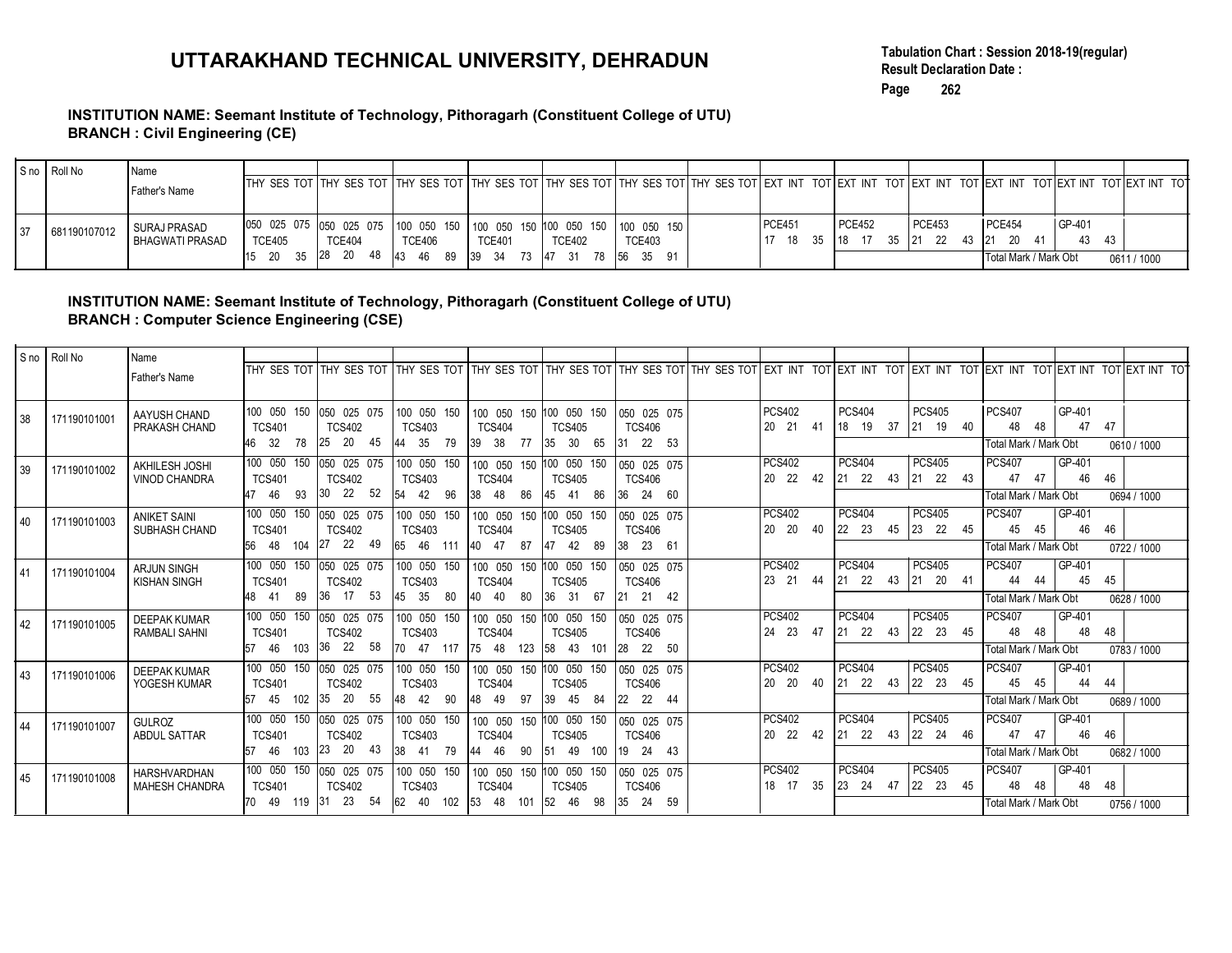### INSTITUTION NAME: Seemant Institute of Technology, Pithoragarh (Constituent College of UTU) BRANCH : Computer Science Engineering (CSE)

|    |              |                                                | UTTARAKHAND TECHNICAL UNIVERSITY, DEHRADUN<br>INSTITUTION NAME: Seemant Institute of Technology, Pithoragarh (Constituent College of UTU)                                                                              |                                          |                                                                                            |                              |                                          |                             | Page                                                                                                                       | <b>Result Declaration Date:</b><br>263 |                     |                                    | Tabulation Chart: Session 2018-19(regular) |             |
|----|--------------|------------------------------------------------|------------------------------------------------------------------------------------------------------------------------------------------------------------------------------------------------------------------------|------------------------------------------|--------------------------------------------------------------------------------------------|------------------------------|------------------------------------------|-----------------------------|----------------------------------------------------------------------------------------------------------------------------|----------------------------------------|---------------------|------------------------------------|--------------------------------------------|-------------|
|    | S no Roll No | Name                                           | <b>BRANCH: Computer Science Engineering (CSE)</b>                                                                                                                                                                      |                                          |                                                                                            |                              |                                          |                             |                                                                                                                            |                                        |                     |                                    |                                            |             |
|    |              | Father's Name                                  | THY SES TOT THY SES TOT THY SES TOT THY SES TOT THY SES TOT THY SES TOT THY SES TOT EXT INT TOT EXT INT TOT EXT INT TOT EXT INT TOT EXT INT TOT EXT INT TOT EXT INT TOT EXT INT TOT EXT INT TOT EXT INT TOT EXT INT TO |                                          |                                                                                            |                              |                                          |                             |                                                                                                                            |                                        |                     |                                    |                                            |             |
| 46 | 171190101009 | HEMA<br><b>RAM SINGH</b>                       | 100 050 150 050 025 075<br><b>TCS401</b><br><b>TCS402</b><br>68 47 115 32 23 55                                                                                                                                        | 100 050 150<br><b>TCS403</b>             | 100 050 150 100 050 150<br><b>TCS404</b><br>  65 47 112   52 48 100   60 47 107   35 24 59 | <b>TCS405</b>                | 050 025 075<br><b>TCS406</b>             | <b>PCS402</b><br>22 21 43   | <b>PCS404</b><br>$\begin{vmatrix} 23 & 24 & 47 \end{vmatrix}$                                                              | <b>PCS405</b><br>23 24 47              | <b>PCS407</b><br>47 | 47<br>Total Mark / Mark Obt        | GP-401<br>47<br>47                         | 0779 / 1000 |
| 47 | 171190101010 | JYOTI KASHNIYAL<br><b>NITYANAND</b>            | 100 050 150 050 025 075<br><b>TCS401</b><br><b>TCS402</b><br>31 16 47<br>47 41 88                                                                                                                                      | 100 050 150<br><b>TCS403</b><br>33 34 67 | 100 050 150 100 050 150<br><b>TCS404</b><br>$32 \t 42 \t 74$                               | <b>TCS405</b><br>30 36 66    | 050 025 075<br><b>TCS406</b><br>18 20 38 | <b>PCS402</b><br>21  20  41 | <b>PCS404</b><br>20 21 41 22 21 43                                                                                         | <b>PCS405</b>                          | <b>PCS407</b>       | 44<br>-44<br>Fotal Mark / Mark Obt | GP-401<br>45<br>45                         | 0594 / 1000 |
| 48 | 171190101011 | KAMAL CHILWAL<br>SHIV SINGH CHILWAL            | 100 050 150<br>050 025 075<br><b>TCS401</b><br><b>TCS402</b>                                                                                                                                                           | 100 050 150<br><b>TCS403</b>             | 100 050 150<br><b>TCS404</b>                                                               | 100 050 150<br><b>TCS405</b> | 050 025 075<br><b>TCS406</b>             | <b>PCS402</b><br>23 21 44   | <b>PCS404</b><br>18 19 37 22 21 43                                                                                         | <b>PCS405</b>                          | <b>PCS407</b><br>45 | 45                                 | GP-401<br>44<br>44                         |             |
| 49 | 171190101012 | KANIKA JOSHI<br><b>VINOD JOSHI</b>             | 26 16 42<br>43 34 77<br>100 050 150 050 025 075<br><b>TCS401</b><br><b>TCS402</b>                                                                                                                                      | 30 32 62<br>100 050 150<br><b>TCS403</b> | $30 \t32 \t62$<br>100 050 150 100 050 150<br><b>TCS404</b>                                 | 34 33 67<br><b>TCS405</b>    | 22 22 44<br>050 025 075<br><b>TCS406</b> | <b>PCS402</b><br>24 24 48   | <b>PCS404</b><br>24 24 48 22 24 46                                                                                         | PCS405                                 | PCS407              | Total Mark / Mark Obt<br>49<br>49  | GP-401<br>49<br>49                         | 0567 / 1000 |
| 50 | 171190101013 | KAPIL BHATT                                    | 61 49 110 43 23 66<br>100 050 150 050 025 075                                                                                                                                                                          | 100 050 150                              | 67 41 108 50 50 100 55 49 104<br>100 050 150 100 050 150                                   |                              | 35 24 59<br>050 025 075                  | <b>PCS402</b><br>17 17 34   | <b>PCS404</b><br>18 19                                                                                                     | <b>PCS405</b><br>37 21 19 40           | <b>PCS407</b>       | Total Mark / Mark Obt<br>43<br>43  | GP-401<br>44<br>44                         | 0787 / 1000 |
|    |              | <b>DEVENDRA BHATT</b><br>KARTIK JOSHI          | <b>TCS401</b><br>TCS402<br>32 16 48<br>52 30 82                                                                                                                                                                        | <b>TCS403</b>                            | <b>TCS404</b>                                                                              | TCS405<br>32 27 59           | <b>TCS406</b><br>22 15 37                | <b>PCS402</b>               | TCS403,TCS405<br><b>PCS404</b>                                                                                             | <b>PCS405</b>                          | <b>PCS407</b>       | Total Mark / Mark Obt              | GP-401                                     | 0521 / 1000 |
| 51 | 171190101014 | KANTI BALLABH JOSHI                            | <b>TCS401</b><br><b>TCS402</b><br>57 41 98 40 20 60 65 41 106 66 40 106 43 39 82 25 21 46                                                                                                                              | <b>TCS403</b>                            | <b>TCS404</b>                                                                              | <b>TCS405</b>                | <b>TCS406</b>                            | 21 20 41                    |                                                                                                                            |                                        |                     | 43 43<br>Fotal Mark / Mark Obt     | 44 44                                      | 0710 / 1000 |
| 52 | 171190101015 | <b>KETAN BHANDARI</b><br><b>VIRENDRA SINGH</b> | 100 050 150 050 025 075  100 050 150<br><b>TCS401</b><br><b>TCS402</b><br>30 35 65 25 17 42 35 35 70 31 36 67 30 34 64 22 20 42                                                                                        | <b>TCS403</b>                            | 100 050 150 100 050 150 050 025 075<br><b>TCS404</b>                                       | <b>TCS405</b>                | TCS406                                   | <b>PCS402</b><br>18 18 36   | <b>PCS404</b><br>$\begin{vmatrix} 19 & 20 & 39 \end{vmatrix}$ 22 21 43                                                     | <b>PCS405</b>                          | PCS407              | 42 42<br>Total Mark / Mark Obt     | GP-401<br>44 44                            | 0554 / 1000 |
| 53 | 171190101016 | LATA PATHAK<br>ANAND BALLABH                   | 100 050 150 050 025 075 100 050 150<br><b>TCS401</b><br><b>TCS402</b><br>45 35 80 19 15 34 17 33 50 32 35 67 22 34 56 22 18 40                                                                                         | TCS403 *                                 | 100 050 150 100 050 150 050 025 075<br><b>TCS404</b>                                       | TCS405 *                     | TCS406                                   | <b>PCS402</b><br>23 22 45   | PCS404<br>19 20 39 22 21 43                                                                                                | <b>PCS405</b>                          | <b>PCS407</b>       | 46 46                              | GP-401<br>47 47                            |             |
| 54 | 171190101017 | <b>MADHURI BISHT</b><br>NARENDER SINGH         | 100 050 150 050 025 075 100 050 150 100 050 150 100 050 150  050 025 075<br><b>TCS401</b><br><b>TCS402</b>                                                                                                             | <b>TCS403</b>                            | <b>TCS404</b>                                                                              | <b>TCS405</b>                | <b>TCS406</b>                            | <b>PCS402</b><br>23 20 43   | TCS403,TCS405<br><b>PCS404</b><br>$\begin{array}{ c c c c c c c c } \hline 24 & 24 & 48 & 23 & 24 & 47 \hline \end{array}$ | <b>PCS405</b>                          | <b>PCS407</b>       | Total Mark / Mark Obt<br>48 48     | GP-401<br>49 49                            | 0547 / 1000 |
| 55 | 171190101018 | MOHIT CHANDRA                                  | 59 49 108 37 23 60 69 44 113 67 49 116 60 48 108 36 24 60                                                                                                                                                              |                                          |                                                                                            |                              |                                          | <b>PCS402</b><br>15 15      | <b>PCS404</b><br>$\begin{vmatrix} 18 & 19 & 37 \end{vmatrix}$ 22 19 41                                                     | PCS405                                 | <b>PCS407</b>       | Total Mark / Mark Obt<br>42 42     | GP-401<br>44<br>- 44                       | 0800 / 1000 |
|    |              | R.LAL<br>NAVNEET NEGI                          | <b>TCS401</b><br><b>TCS402</b><br>32 30 62 28 15 43 20 28 48 36 33 69 30 29 59 24 15 39<br> 100 050 150 050 025 075  100 050 150                                                                                       | TCS403 *                                 | <b>TCS404</b><br>  100 050 150 100 050 150   050 025 075                                   | TCS405 *                     | TCS406                                   | <b>PCS402</b>               | TCS403,TCS405,PCS402<br><b>PCS404</b>                                                                                      | <b>PCS405</b>                          | <b>PCS407</b>       | Total Mark / Mark Obt              | GP-401                                     | 0499 / 1000 |
| 56 | 171190101019 | S.S.NEGI                                       | <b>TCS401</b><br><b>TCS402</b><br>17 34 51 16 16 32 12 27 39 23 33 56 07 28 35 18 20 38                                                                                                                                | TCS403 *                                 | TCS404 *                                                                                   | TCS405 *                     | TCS406                                   | 18 19 37                    | $\begin{vmatrix} 19 & 20 & 39 \end{vmatrix}$ 22 19 41<br>TCS401,TCS403,TCS404,TCS4                                         |                                        |                     | 45 45<br>Total Mark / Mark Obt     | 45 45                                      | 0458 / 1000 |
| 57 | 171190101020 | NIKHIL MEHRA<br>RAJENDRA SINGH                 | 100 050 150 050 025 075  100 050 150  100 050 150  100 050 150  050 025 075  <br><b>TCS401</b><br><b>TCS402</b><br>45 30 75 26 17 43 48 30 78 30 31 61 22 24 46 15 21 36                                               | <b>TCS403</b>                            | <b>TCS404</b>                                                                              | TCS405 *                     | TCS406                                   | <b>PCS402</b><br>17 20 37   | <b>PCS404</b><br>18 19 37 21 19 40<br><b>TCS405</b>                                                                        | PCS405                                 | <b>PCS407</b>       | 49 49<br>Total Mark / Mark Obt     | GP-401<br>47 47                            | 0549 / 1000 |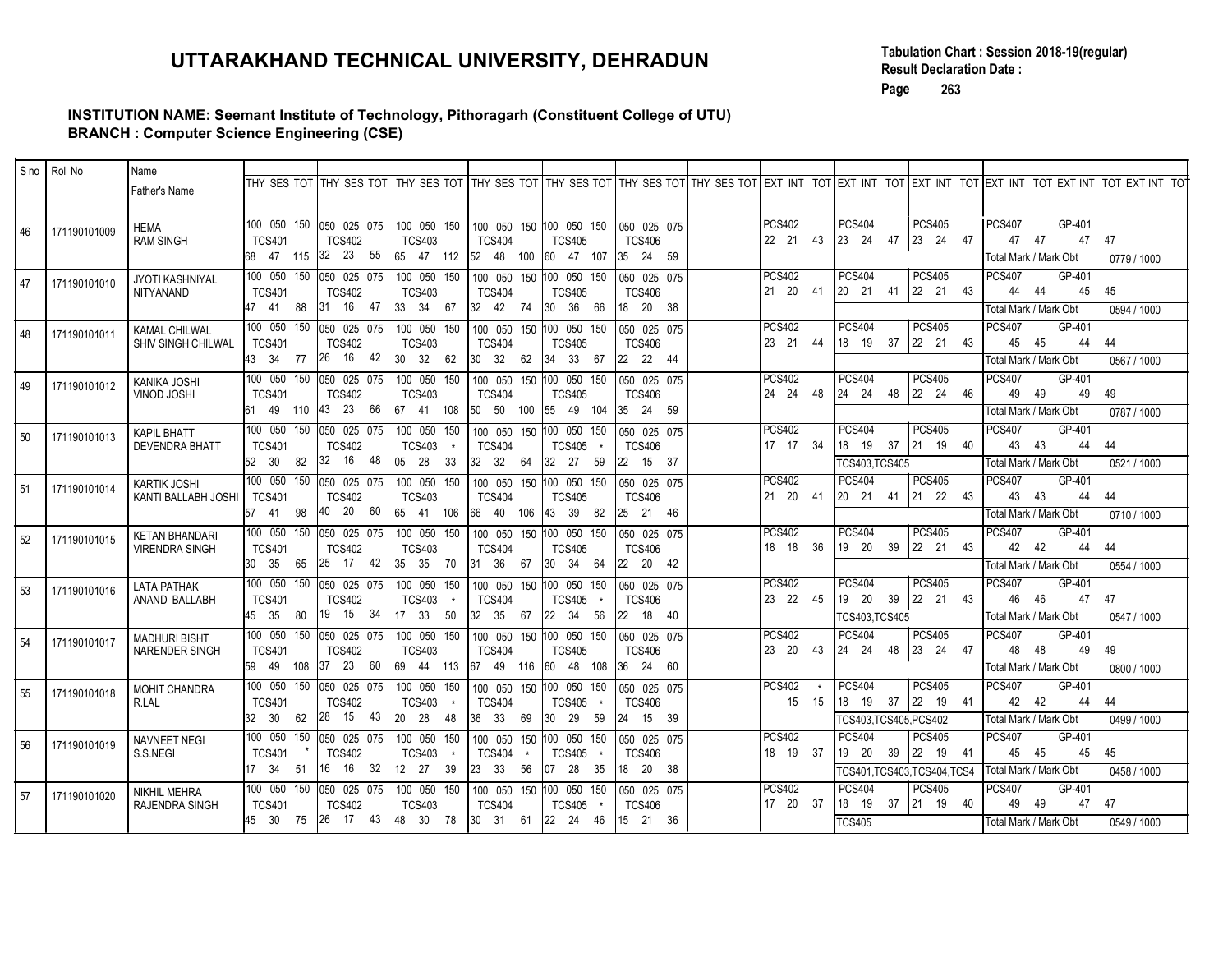### INSTITUTION NAME: Seemant Institute of Technology, Pithoragarh (Constituent College of UTU) BRANCH : Computer Science Engineering (CSE)

|              |                      | INSTITUTION NAME: Seemant Institute of Technology, Pithoragarh (Constituent College of UTU) |                              |                                                         | UTTARAKHAND TECHNICAL UNIVERSITY, DEHRADUN                                                                                               |                                                          |                           |                                          |                                            |                                                                                  | <b>Result Declaration Date:</b><br>264<br>Page                                                                             | Tabulation Chart: Session 2018-19(regular)                                                                                                                                                                             |                     |
|--------------|----------------------|---------------------------------------------------------------------------------------------|------------------------------|---------------------------------------------------------|------------------------------------------------------------------------------------------------------------------------------------------|----------------------------------------------------------|---------------------------|------------------------------------------|--------------------------------------------|----------------------------------------------------------------------------------|----------------------------------------------------------------------------------------------------------------------------|------------------------------------------------------------------------------------------------------------------------------------------------------------------------------------------------------------------------|---------------------|
|              | $ $ S no $ $ Roll No | <b>BRANCH: Computer Science Engineering (CSE)</b><br>Name                                   |                              |                                                         |                                                                                                                                          |                                                          |                           |                                          |                                            |                                                                                  |                                                                                                                            |                                                                                                                                                                                                                        |                     |
|              |                      | Father's Name                                                                               |                              |                                                         |                                                                                                                                          |                                                          |                           |                                          |                                            |                                                                                  |                                                                                                                            | THY SES TOT THY SES TOT THY SES TOT THY SES TOT THY SES TOT THY SES TOT THY SES TOT EXT INT TOT EXT INT TOT EXT INT TOT EXT INT TOT EXT INT TOT EXT INT TOT EXT INT TOT EXT INT TOT EXT INT TOT EXT INT TOT EXT INT TO |                     |
| 58           | 171190101021         | NITIN SHEKHAR<br><b>CHANDRA SHEKHAR</b>                                                     | <b>TCS401</b><br>48 35 83    | 100 050 150 050 025 075<br><b>TCS402</b><br>30<br>17 47 | 100 050 150<br><b>TCS403</b><br>39 38 77 33 35 68 51 38 89                                                                               | 100 050 150 100 050 150<br><b>TCS404</b>                 | TCS405                    | 050 025 075<br><b>TCS406</b><br>23 23 46 | <b>PCS402</b><br>20 19 39                  | <b>PCS404</b>                                                                    | <b>PCS405</b><br>19 20 39 21 22 43                                                                                         | <b>PCS407</b><br>GP-401<br>46<br>45 45<br>Total Mark / Mark Obt                                                                                                                                                        | 46<br>0622 / 1000   |
| 59           | 171190101022         | NITISH PANDEY<br>PURAN CHANDRA                                                              | <b>TCS401</b><br>41 39 80    | 100 050 150 050 025 075<br><b>TCS402</b><br>26 19 45    | 100 050 150<br><b>TCS403</b><br>33 35 68                                                                                                 | 100 050 150 100 050 150<br><b>TCS404</b><br>49 43 92     | <b>TCS405</b><br>44 35 79 | 050 025 075<br><b>TCS406</b><br>26 22 48 | <b>PCS402</b><br>20 20 40                  | <b>PCS404</b>                                                                    | <b>PCS405</b><br>$\begin{vmatrix} 21 & 22 & 43 \end{vmatrix}$ $\begin{vmatrix} 22 & 21 & 43 \end{vmatrix}$                 | GP-401<br><b>PCS407</b><br>44<br>45<br>- 45<br>Total Mark / Mark Obt                                                                                                                                                   | 44<br>0627 / 1000   |
| 60           | 171190101023         | RAHUL SHARMA<br>RAJ KUMAR SHARMA                                                            | <b>TCS401</b><br>42 41<br>83 | 100 050 150 050 025 075<br><b>TCS402</b><br>21 21 42    | 100 050 150<br><b>TCS403</b><br>13 36 49 52 44 96                                                                                        | 100 050 150 100 050 150<br><b>TCS404</b>                 | <b>TCS405</b><br>46 38 84 | 050 025 075<br><b>TCS406</b><br>33 19 52 | <b>PCS402</b><br>18  20  38                | <b>PCS404</b><br>22 23<br><b>TCS403</b>                                          | <b>PCS405</b><br>45 23 21 44                                                                                               | <b>PCS407</b><br>GP-401<br>44<br>42<br>- 42<br>Total Mark / Mark Obt                                                                                                                                                   | 44<br>0619 / 1000   |
| 61           | 171190101024         | <b>SATNAM SINGH</b><br>SHIVLAL SINGH                                                        | <b>TCS401</b><br>53 48 101   | 100 050 150 050 025 075<br><b>TCS402</b><br>25 21 46    | <b>TCS403</b><br>64 40 104 58 46 104 61 44 105 29 21 50                                                                                  | 100 050 150 100 050 150 100 050 150<br><b>TCS404</b>     | <b>TCS405</b>             | 050 025 075<br><b>TCS406</b>             | <b>PCS402</b><br>19 21 40                  | <b>PCS404</b><br>$\begin{vmatrix} 23 & 23 \end{vmatrix}$                         | PCS405<br>46 22 23 45                                                                                                      | <b>PCS407</b><br>GP-401<br>46<br>45<br>45<br>Total Mark / Mark Obt                                                                                                                                                     | 46<br>0732 / 1000   |
| 62           | 171190101026         | SHEKHAR VAIDYA<br><b>AJIT VAIDYA</b>                                                        | <b>TCS401</b><br>44 43 87    | 100 050 150 050 025 075<br><b>TCS402</b>                | 100 050 150<br><b>TCS403</b>                                                                                                             | 100 050 150 100 050 150<br><b>TCS404</b>                 | TCS405                    | 050 025 075<br><b>TCS406</b>             | <b>PCS402</b><br>22 20 42                  | <b>PCS404</b><br>$ 23 \t23 \t23 \t $                                             | <b>PCS405</b><br>46 21 23 44                                                                                               | GP-401<br><b>PCS407</b><br>49<br>49<br>49<br>Total Mark / Mark Obt                                                                                                                                                     | 49<br>0680 / 1000   |
| 63           | 171190101027         | SHIVAM<br>SHANTI PRAKASH                                                                    | <b>TCS401</b>                | <b>TCS402</b>                                           | 100 050 150 050 025 075 100 050 150 100 050 150 100 050 150<br><b>TCS403</b><br>63 49 112 20 21 41 63 39 102 57 47 104 49 42 91 21 23 44 | <b>TCS404</b>                                            | TCS405                    | $1050$ 025 075<br><b>TCS406</b>          | <b>PCS402</b><br>23 22 45                  | <b>PCS404</b><br>$\begin{vmatrix} 23 & 23 & 46 \end{vmatrix}$ 21 22 43           | <b>PCS405</b>                                                                                                              | <b>PCS407</b><br>GP-401<br>48 48<br>48<br>Fotal Mark / Mark Obt                                                                                                                                                        | - 48<br>0724 / 1000 |
| 64           | 171190101028         | VARSHA NAYAK<br>JAIPRAKASH SINGH                                                            | <b>TCS401</b>                | <b>TCS402</b>                                           | 100 050 150 050 025 075 100 050 150 100 050 150 100 050 150<br><b>TCS403</b><br>20 39 59 24 17 41 34 35 69 41 37 78 43 31 74 24 22 46    | <b>TCS404</b>                                            | TCS405                    | 050 025 075<br><b>TCS406</b>             | <b>PCS402</b><br>24 22 46                  | PCS404<br>$\begin{vmatrix} 20 & 21 & 41 \end{vmatrix}$ 22 20 42<br><b>TCS401</b> | <b>PCS405</b>                                                                                                              | <b>PCS407</b><br>GP-401<br>46 46<br>46 46<br>Total Mark / Mark Obt                                                                                                                                                     | 0588 / 1000         |
| 65           | 171190101029         | VISHAL BORA<br>DAN SINGH                                                                    | <b>TCS401</b>                | <b>TCS402</b>                                           | <b>TCS403</b><br>31 34 65 20 16 36 41 29 70 37 35 72 39 24 63 17 18 35                                                                   | <b>TCS404</b>                                            | TCS405                    | <b>TCS406</b>                            | <b>PCS402</b><br>18 20 38                  | <b>PCS404</b>                                                                    | <b>PCS405</b><br>$\begin{vmatrix} 19 & 20 & 39 \end{vmatrix}$ 23 19 42                                                     | <b>PCS407</b><br>GP-401<br>46 46<br>45 45<br>Total Mark / Mark Obt                                                                                                                                                     | 0551 / 1000         |
| 66           | 171190101030         | YOGESH TIWARI<br>KAILASH CHANDRA                                                            | <b>TCS401</b>                | 100 050 150 050 025 075<br><b>TCS402</b>                | <b>TCS403</b><br>63 48 111 33 22 55 68 42 110 55 41 96 54 40 94 32 23 55                                                                 | 100 050 150   100 050 150   100 050 150<br><b>TCS404</b> | TCS405                    | 050 025 075<br><b>TCS406</b>             | <b>PCS402</b><br>23 20 43                  | <b>PCS404</b><br>$\begin{vmatrix} 22 & 23 & 45 \end{vmatrix}$ 21 22 43           | <b>PCS405</b>                                                                                                              | GP-401<br><b>PCS407</b><br>48 48<br>48 48<br>Total Mark / Mark Obt                                                                                                                                                     | 0748 / 1000         |
| 67           | 681190101001         | DEEPAK KUMAR<br>PRAKASH CHANDRA                                                             | <b>TCS401</b>                | <b>TCS402</b>                                           | <b>TCS403</b><br>45 34 79 27 20 47 19 34 53 32 40 72 35 35 70 27 22 49                                                                   | <b>TCS404</b>                                            | TCS405                    | <b>TCS406</b>                            | <b>PCS402</b><br>20 20 40<br><b>PCS402</b> | <b>PCS404</b><br>19 20<br><b>TCS403</b><br><b>PCS404</b>                         | <b>PCS405</b><br>39 22 21 43                                                                                               | <b>PCS407</b><br>GP-401<br>44 44<br>45 45<br>Total Mark / Mark Obt                                                                                                                                                     | 0581 / 1000         |
| 68           | 681190101002         | <b>GEETA NAYAL</b><br>ANAND KUMAR NAYAL                                                     | <b>TCS401</b>                | 100 050 150 050 025 075<br><b>TCS402</b>                | <b>TCS403</b><br>68 49 117 38 23 61 55 38 93 53 49 102 67 49 116 40 24 64                                                                | <b>TCS404</b>                                            | <b>TCS405</b>             | <b>TCS406</b>                            | 21 19 40<br><b>PCS402</b>                  | <b>PCS404</b>                                                                    | <b>PCS405</b><br>$\begin{array}{ c c c c c c c c } \hline 23 & 23 & 46 & 23 & 24 & 47 \hline \end{array}$<br><b>PCS405</b> | <b>PCS407</b><br>GP-401<br>48 48<br>48 48<br>Total Mark / Mark Obt<br><b>PCS407</b><br>GP-401                                                                                                                          | 0782 / 1000         |
| $ 69\rangle$ | 681190101003         | KAMLESH PANDEY<br>YOGESH CHANDRA                                                            | <b>TCS401</b>                | <b>TCS402</b>                                           | <b>TCS403</b><br>$\star$<br>32 30 62 15 19 34 22 30 52 35 37 72 35 32 67 19 21 40                                                        | <b>TCS404</b>                                            | <b>TCS405</b>             | TCS406                                   | 17 18 35                                   | <b>TCS403</b>                                                                    | $18$ 19 37 22 20 42                                                                                                        | 42 42<br>44 44<br>Total Mark / Mark Obt                                                                                                                                                                                | 0527 / 1000         |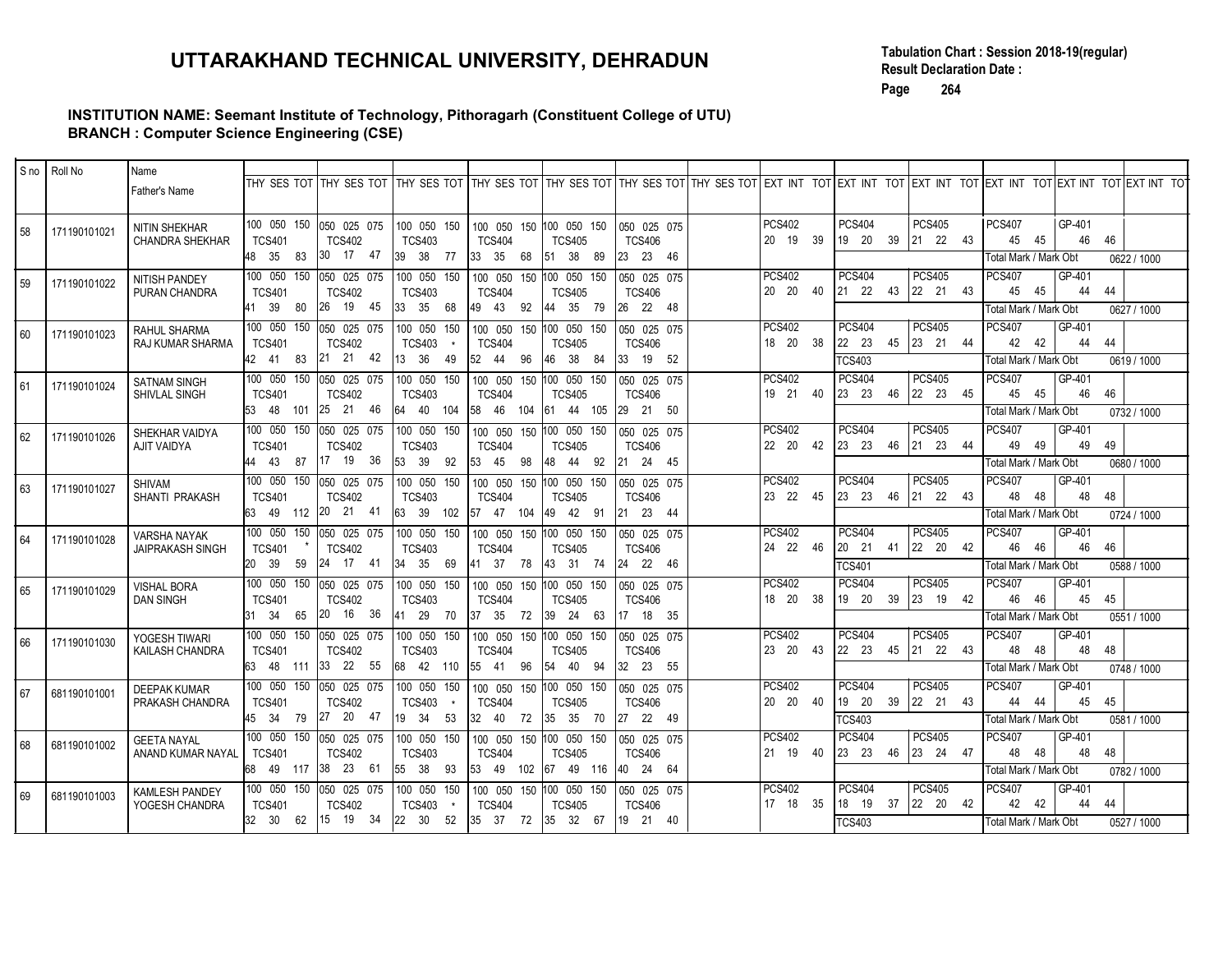#### INSTITUTION NAME: Seemant Institute of Technology, Pithoragarh (Constituent College of UTU) BRANCH : Computer Science Engineering (CSE)

| Tabulation Chart: Session 2018-19(regular)<br>UTTARAKHAND TECHNICAL UNIVERSITY, DEHRADUN<br><b>Result Declaration Date:</b><br>Page<br>265<br>INSTITUTION NAME: Seemant Institute of Technology, Pithoragarh (Constituent College of UTU)<br><b>BRANCH: Computer Science Engineering (CSE)</b><br>S no Roll No<br>Name<br>THY SES TOT THY SES TOT THY SES TOT THY SES TOT THY SES TOT THY SES TOT THY SES TOT EXT INT TOT EXT INT TOT EXT INT TOT EXT INT TOT EXT INT TOT EXT INT TOT EXT INT TOT EXT INT TOT<br>Father's Name<br>100 050 150<br><b>PCS402</b><br><b>PCS404</b><br><b>PCS405</b><br>PCS407<br>GP-401<br>050 025 075<br>100 050 150<br>100 050 150 100 050 150<br>050 025 075<br>PRASANNA KUMAR<br>681190101005<br>70<br>22 21 43<br>19 20 39 21 22 43<br>48<br>48<br>48<br>PRAMOD KUMAR<br><b>TCS401</b><br><b>TCS402</b><br><b>TCS404</b><br><b>TCS405</b><br><b>TCS406</b><br><b>TCS403</b><br>43 35 78<br>15 20 35<br>34 41 75 31 41 72<br>31 32 63<br>$15$ 23 38<br><b>Fotal Mark / Mark Obt</b><br><b>PCS404</b><br>100 050 150<br>050 025 075<br>100 050 150 100 050 150 100 050 150<br><b>PCS402</b><br><b>PCS405</b><br><b>PCS407</b><br>GP-401<br>050 025 075<br>SUDHA BHATT<br>681190101006<br>71<br>23 23 46<br>20 21 41<br>46<br>22 20 42<br>44<br><b>TCS401</b><br><b>TCS404</b><br>44<br><b>DINESH CHANDRA</b><br><b>TCS402</b><br><b>TCS403</b><br><b>TCS405</b><br>TCS406<br>28 19 47<br>46 36 82<br>40 33 73<br>46 44 90<br>43 33 76<br>23 21 44<br><b>Fotal Mark / Mark Obt</b><br><b>PCS404</b><br><b>PCS405</b><br>100 050 150<br><b>PCS402</b><br><b>PCS407</b><br>GP-401<br>050 025 075<br>100 050 150<br>100 050 150 100 050 150<br>050 025 075<br>TANUJA PATWAL<br>72<br>681190101007<br>$21 \t 22 \t 43$<br>22 21 43<br>49<br>23 20 43<br>48<br>RAJENDRA SINGH<br><b>TCS401</b><br><b>TCS402</b><br><b>TCS403</b><br><b>TCS404</b><br><b>TCS405</b><br>TCS406<br>-48<br>26 20 46<br>51 44 95<br>50 47 97<br>33 36 69<br>49 36 85<br>36 24 60<br>Total Mark / Mark Obt<br>INSTITUTION NAME: Seemant Institute of Technology, Pithoragarh (Constituent College of UTU)<br><b>BRANCH : Electrical Engineering (EE)</b><br>S no Roll No<br>Name<br>THY SES TOT THY SES TOT THY SES TOT THY SES TOT THY SES TOT THY SES TOT THY SES TOT EXT INT TOT EXT INT TOT EXT INT TOT EXT INT TOT EXT INT TOT EXT INT TOT EXT INT TOT EXT INT TOT EXT INT TOT EXT INT TOT FIXT INT TOT<br>Father's Name<br>PEE-451<br>PEE-452<br>PEE-453<br>$\sqrt{\text{GP401}}$<br>100 050 150 100 050 150 050 025 075 100 050 150 100 050 150 050 025 075<br>AMAN SINGH MEHTA<br>171190105001<br>  73<br>47 47 94 22 23 45 23 24 47<br>48 48<br><b>KUNDAN SINGH</b><br><b>TEE401</b><br><b>TEE402</b><br><b>TEE404</b><br><b>TEE403</b><br><b>TEC401</b><br>THU401 *<br>30 45 75 43 40 83 22 21 43 34 48 82 41 36 77 10 21 31<br>Total Mark / Mark Obt<br><b>THU401</b><br><b>PEE-452</b><br><b>PEE-453</b><br>CHETAN SINGH JEENA 100 050 150 100 050 150 050 025 075 100 050 150 100 050 150 050 025 075<br>PEE-451<br> GP401<br>  74<br>171190105002<br>22 23 45 22 23 45<br>47 47 94<br>48 48<br>MAHENDRA SINGH<br><b>TEE401</b><br><b>TEE402</b><br><b>TEE403</b><br><b>TEE404</b><br>TEC401 *<br><b>THU401</b><br>33 41 74 43 39 82 27 20 47 42 48 90 22 37 59 20 22 42<br><b>TEC401</b><br>Total Mark / Mark Obt<br><b>PEE-452</b><br>PEE-453<br><b>PEE-451</b><br>GP401<br>100 050 150 100 050 150<br>050 025 075<br>  100 050 150 100 050 150<br>050 025 075<br><b>MAHIMA CHAUDHARI</b> |    |              |                |               |               |               |               |               |               |  |  |       |                   |
|--------------------------------------------------------------------------------------------------------------------------------------------------------------------------------------------------------------------------------------------------------------------------------------------------------------------------------------------------------------------------------------------------------------------------------------------------------------------------------------------------------------------------------------------------------------------------------------------------------------------------------------------------------------------------------------------------------------------------------------------------------------------------------------------------------------------------------------------------------------------------------------------------------------------------------------------------------------------------------------------------------------------------------------------------------------------------------------------------------------------------------------------------------------------------------------------------------------------------------------------------------------------------------------------------------------------------------------------------------------------------------------------------------------------------------------------------------------------------------------------------------------------------------------------------------------------------------------------------------------------------------------------------------------------------------------------------------------------------------------------------------------------------------------------------------------------------------------------------------------------------------------------------------------------------------------------------------------------------------------------------------------------------------------------------------------------------------------------------------------------------------------------------------------------------------------------------------------------------------------------------------------------------------------------------------------------------------------------------------------------------------------------------------------------------------------------------------------------------------------------------------------------------------------------------------------------------------------------------------------------------------------------------------------------------------------------------------------------------------------------------------------------------------------------------------------------------------------------------------------------------------------------------------------------------------------------------------------------------------------------------------------------------------------------------------------------------------------------------------------------------------------------------------------------------------------------------------------------------------------------------------------------------------------------------------------------------------------------------------------------------------------------------------------------------------------------------------------------------------------------------------------|----|--------------|----------------|---------------|---------------|---------------|---------------|---------------|---------------|--|--|-------|-------------------|
|                                                                                                                                                                                                                                                                                                                                                                                                                                                                                                                                                                                                                                                                                                                                                                                                                                                                                                                                                                                                                                                                                                                                                                                                                                                                                                                                                                                                                                                                                                                                                                                                                                                                                                                                                                                                                                                                                                                                                                                                                                                                                                                                                                                                                                                                                                                                                                                                                                                                                                                                                                                                                                                                                                                                                                                                                                                                                                                                                                                                                                                                                                                                                                                                                                                                                                                                                                                                                                                                                                              |    |              |                |               |               |               |               |               |               |  |  |       |                   |
|                                                                                                                                                                                                                                                                                                                                                                                                                                                                                                                                                                                                                                                                                                                                                                                                                                                                                                                                                                                                                                                                                                                                                                                                                                                                                                                                                                                                                                                                                                                                                                                                                                                                                                                                                                                                                                                                                                                                                                                                                                                                                                                                                                                                                                                                                                                                                                                                                                                                                                                                                                                                                                                                                                                                                                                                                                                                                                                                                                                                                                                                                                                                                                                                                                                                                                                                                                                                                                                                                                              |    |              |                |               |               |               |               |               |               |  |  |       |                   |
|                                                                                                                                                                                                                                                                                                                                                                                                                                                                                                                                                                                                                                                                                                                                                                                                                                                                                                                                                                                                                                                                                                                                                                                                                                                                                                                                                                                                                                                                                                                                                                                                                                                                                                                                                                                                                                                                                                                                                                                                                                                                                                                                                                                                                                                                                                                                                                                                                                                                                                                                                                                                                                                                                                                                                                                                                                                                                                                                                                                                                                                                                                                                                                                                                                                                                                                                                                                                                                                                                                              |    |              |                |               |               |               |               |               |               |  |  |       |                   |
|                                                                                                                                                                                                                                                                                                                                                                                                                                                                                                                                                                                                                                                                                                                                                                                                                                                                                                                                                                                                                                                                                                                                                                                                                                                                                                                                                                                                                                                                                                                                                                                                                                                                                                                                                                                                                                                                                                                                                                                                                                                                                                                                                                                                                                                                                                                                                                                                                                                                                                                                                                                                                                                                                                                                                                                                                                                                                                                                                                                                                                                                                                                                                                                                                                                                                                                                                                                                                                                                                                              |    |              |                |               |               |               |               |               |               |  |  |       |                   |
|                                                                                                                                                                                                                                                                                                                                                                                                                                                                                                                                                                                                                                                                                                                                                                                                                                                                                                                                                                                                                                                                                                                                                                                                                                                                                                                                                                                                                                                                                                                                                                                                                                                                                                                                                                                                                                                                                                                                                                                                                                                                                                                                                                                                                                                                                                                                                                                                                                                                                                                                                                                                                                                                                                                                                                                                                                                                                                                                                                                                                                                                                                                                                                                                                                                                                                                                                                                                                                                                                                              |    |              |                |               |               |               |               |               |               |  |  |       |                   |
|                                                                                                                                                                                                                                                                                                                                                                                                                                                                                                                                                                                                                                                                                                                                                                                                                                                                                                                                                                                                                                                                                                                                                                                                                                                                                                                                                                                                                                                                                                                                                                                                                                                                                                                                                                                                                                                                                                                                                                                                                                                                                                                                                                                                                                                                                                                                                                                                                                                                                                                                                                                                                                                                                                                                                                                                                                                                                                                                                                                                                                                                                                                                                                                                                                                                                                                                                                                                                                                                                                              |    |              |                |               |               |               |               |               |               |  |  |       |                   |
|                                                                                                                                                                                                                                                                                                                                                                                                                                                                                                                                                                                                                                                                                                                                                                                                                                                                                                                                                                                                                                                                                                                                                                                                                                                                                                                                                                                                                                                                                                                                                                                                                                                                                                                                                                                                                                                                                                                                                                                                                                                                                                                                                                                                                                                                                                                                                                                                                                                                                                                                                                                                                                                                                                                                                                                                                                                                                                                                                                                                                                                                                                                                                                                                                                                                                                                                                                                                                                                                                                              |    |              |                |               |               |               |               |               |               |  |  |       | 48                |
|                                                                                                                                                                                                                                                                                                                                                                                                                                                                                                                                                                                                                                                                                                                                                                                                                                                                                                                                                                                                                                                                                                                                                                                                                                                                                                                                                                                                                                                                                                                                                                                                                                                                                                                                                                                                                                                                                                                                                                                                                                                                                                                                                                                                                                                                                                                                                                                                                                                                                                                                                                                                                                                                                                                                                                                                                                                                                                                                                                                                                                                                                                                                                                                                                                                                                                                                                                                                                                                                                                              |    |              |                |               |               |               |               |               |               |  |  |       | 0582 / 1000<br>46 |
|                                                                                                                                                                                                                                                                                                                                                                                                                                                                                                                                                                                                                                                                                                                                                                                                                                                                                                                                                                                                                                                                                                                                                                                                                                                                                                                                                                                                                                                                                                                                                                                                                                                                                                                                                                                                                                                                                                                                                                                                                                                                                                                                                                                                                                                                                                                                                                                                                                                                                                                                                                                                                                                                                                                                                                                                                                                                                                                                                                                                                                                                                                                                                                                                                                                                                                                                                                                                                                                                                                              |    |              |                |               |               |               |               |               |               |  |  |       | 0631 / 1000<br>49 |
|                                                                                                                                                                                                                                                                                                                                                                                                                                                                                                                                                                                                                                                                                                                                                                                                                                                                                                                                                                                                                                                                                                                                                                                                                                                                                                                                                                                                                                                                                                                                                                                                                                                                                                                                                                                                                                                                                                                                                                                                                                                                                                                                                                                                                                                                                                                                                                                                                                                                                                                                                                                                                                                                                                                                                                                                                                                                                                                                                                                                                                                                                                                                                                                                                                                                                                                                                                                                                                                                                                              |    |              |                |               |               |               |               |               |               |  |  |       | 0678 / 1000       |
|                                                                                                                                                                                                                                                                                                                                                                                                                                                                                                                                                                                                                                                                                                                                                                                                                                                                                                                                                                                                                                                                                                                                                                                                                                                                                                                                                                                                                                                                                                                                                                                                                                                                                                                                                                                                                                                                                                                                                                                                                                                                                                                                                                                                                                                                                                                                                                                                                                                                                                                                                                                                                                                                                                                                                                                                                                                                                                                                                                                                                                                                                                                                                                                                                                                                                                                                                                                                                                                                                                              |    |              |                |               |               |               |               |               |               |  |  |       |                   |
|                                                                                                                                                                                                                                                                                                                                                                                                                                                                                                                                                                                                                                                                                                                                                                                                                                                                                                                                                                                                                                                                                                                                                                                                                                                                                                                                                                                                                                                                                                                                                                                                                                                                                                                                                                                                                                                                                                                                                                                                                                                                                                                                                                                                                                                                                                                                                                                                                                                                                                                                                                                                                                                                                                                                                                                                                                                                                                                                                                                                                                                                                                                                                                                                                                                                                                                                                                                                                                                                                                              |    |              |                |               |               |               |               |               |               |  |  |       |                   |
|                                                                                                                                                                                                                                                                                                                                                                                                                                                                                                                                                                                                                                                                                                                                                                                                                                                                                                                                                                                                                                                                                                                                                                                                                                                                                                                                                                                                                                                                                                                                                                                                                                                                                                                                                                                                                                                                                                                                                                                                                                                                                                                                                                                                                                                                                                                                                                                                                                                                                                                                                                                                                                                                                                                                                                                                                                                                                                                                                                                                                                                                                                                                                                                                                                                                                                                                                                                                                                                                                                              |    |              |                |               |               |               |               |               |               |  |  |       |                   |
|                                                                                                                                                                                                                                                                                                                                                                                                                                                                                                                                                                                                                                                                                                                                                                                                                                                                                                                                                                                                                                                                                                                                                                                                                                                                                                                                                                                                                                                                                                                                                                                                                                                                                                                                                                                                                                                                                                                                                                                                                                                                                                                                                                                                                                                                                                                                                                                                                                                                                                                                                                                                                                                                                                                                                                                                                                                                                                                                                                                                                                                                                                                                                                                                                                                                                                                                                                                                                                                                                                              |    |              |                |               |               |               |               |               |               |  |  |       | 0625 / 1000       |
|                                                                                                                                                                                                                                                                                                                                                                                                                                                                                                                                                                                                                                                                                                                                                                                                                                                                                                                                                                                                                                                                                                                                                                                                                                                                                                                                                                                                                                                                                                                                                                                                                                                                                                                                                                                                                                                                                                                                                                                                                                                                                                                                                                                                                                                                                                                                                                                                                                                                                                                                                                                                                                                                                                                                                                                                                                                                                                                                                                                                                                                                                                                                                                                                                                                                                                                                                                                                                                                                                                              |    |              |                |               |               |               |               |               |               |  |  |       |                   |
| 46 47 93 24 24 48 22 23 45                                                                                                                                                                                                                                                                                                                                                                                                                                                                                                                                                                                                                                                                                                                                                                                                                                                                                                                                                                                                                                                                                                                                                                                                                                                                                                                                                                                                                                                                                                                                                                                                                                                                                                                                                                                                                                                                                                                                                                                                                                                                                                                                                                                                                                                                                                                                                                                                                                                                                                                                                                                                                                                                                                                                                                                                                                                                                                                                                                                                                                                                                                                                                                                                                                                                                                                                                                                                                                                                                   | 75 | 171190105003 | AMLENDRA KUMAR | <b>TEE401</b> | <b>TEE402</b> | <b>TEE403</b> | <b>TEE404</b> | <b>TEC401</b> | <b>THU401</b> |  |  | 48 48 | 0626 / 1000       |

## INSTITUTION NAME: Seemant Institute of Technology, Pithoragarh (Constituent College of UTU) BRANCH : Electrical Engineering (EE)

|    | S no Roll No | Name                                                                                                                                               |                           |                                          |                                                             |                                                                                            |                           |                                              |                            |                                                                                            |                            |                                                                                                                                                                                     |             |
|----|--------------|----------------------------------------------------------------------------------------------------------------------------------------------------|---------------------------|------------------------------------------|-------------------------------------------------------------|--------------------------------------------------------------------------------------------|---------------------------|----------------------------------------------|----------------------------|--------------------------------------------------------------------------------------------|----------------------------|-------------------------------------------------------------------------------------------------------------------------------------------------------------------------------------|-------------|
|    |              | Father's Name                                                                                                                                      |                           |                                          |                                                             |                                                                                            |                           |                                              |                            |                                                                                            |                            | THY SES TOT THY SES TOT THY SES TOT THY SES TOT THY SES TOT THY SES TOT THY SES TOT EXT INT TOT EXT INT TOT EXT INT TOT EXT INT TOT EXT INT TOT EXT INT TOT EXT INT TOT EXT INT TOT |             |
| 70 | 681190101005 | PRASANNA KUMAR                                                                                                                                     |                           | 100 050 150 050 025 075                  | 100 050 150                                                 | 100 050 150 100 050 150                                                                    |                           | 050 025 075                                  | <b>PCS402</b>              | <b>PCS404</b>                                                                              | <b>PCS405</b>              | GP-401<br><b>PCS407</b>                                                                                                                                                             |             |
|    |              | PRAMOD KUMAR                                                                                                                                       | <b>TCS401</b>             | <b>TCS402</b>                            | <b>TCS403</b>                                               | <b>TCS404</b>                                                                              | <b>TCS405</b>             | <b>TCS406</b>                                | 22 21 43                   |                                                                                            | 19 20 39 21 22 43          | 48<br>48                                                                                                                                                                            | 48 48       |
|    |              |                                                                                                                                                    | 43 35 78                  | 15 20 35                                 | $31 \t32 \t63$                                              | 34 41 75 31 41 72                                                                          |                           | 15 23 38                                     |                            |                                                                                            |                            | Total Mark / Mark Obt                                                                                                                                                               | 0582 / 1000 |
| 71 | 681190101006 | SUDHA BHATT<br><b>DINESH CHANDRA</b>                                                                                                               | <b>TCS401</b>             | 100 050 150 050 025 075<br><b>TCS402</b> | 100 050 150<br><b>TCS403</b>                                | 100 050 150 100 050 150<br><b>TCS404</b>                                                   | <b>TCS405</b>             | 050 025 075<br><b>TCS406</b>                 | <b>PCS402</b><br>23 23 46  | <b>PCS404</b><br>20 21 41                                                                  | <b>PCS405</b><br>22 20 42  | GP-401<br><b>PCS407</b><br>44<br>44                                                                                                                                                 | 46 46       |
|    |              |                                                                                                                                                    | 46 36 82                  | 28 19 47                                 | 40 33 73                                                    | 46 44 90 43 33 76                                                                          |                           | $\begin{vmatrix} 23 & 21 & 44 \end{vmatrix}$ |                            |                                                                                            |                            | Total Mark / Mark Obt                                                                                                                                                               | 0631/1000   |
|    |              | <b>TANUJA PATWAL</b>                                                                                                                               |                           | 100 050 150 050 025 075                  | 100 050 150                                                 | 100 050 150 100 050 150                                                                    |                           | 050 025 075                                  | <b>PCS402</b>              | <b>PCS404</b>                                                                              | PCS405                     | GP-401<br><b>PCS407</b>                                                                                                                                                             |             |
| 72 | 681190101007 | <b>RAJENDRA SINGH</b>                                                                                                                              | <b>TCS401</b>             | <b>TCS402</b>                            | <b>TCS403</b>                                               | <b>TCS404</b>                                                                              | <b>TCS405</b>             | <b>TCS406</b>                                | 23 20 43                   |                                                                                            | 21 22 43  22 21 43         | 48<br>49<br>48                                                                                                                                                                      | 49          |
|    |              |                                                                                                                                                    |                           | 51 44 95 26 20 46                        |                                                             |                                                                                            |                           | 36 24 60                                     |                            |                                                                                            |                            | Total Mark / Mark Obt                                                                                                                                                               | 0678 / 1000 |
|    | S no Roll No | INSTITUTION NAME: Seemant Institute of Technology, Pithoragarh (Constituent College of UTU)<br><b>BRANCH : Electrical Engineering (EE)</b><br>Name |                           |                                          |                                                             |                                                                                            |                           |                                              |                            |                                                                                            |                            |                                                                                                                                                                                     |             |
|    |              | Father's Name                                                                                                                                      |                           |                                          |                                                             |                                                                                            |                           |                                              |                            |                                                                                            |                            | THY SES TOT THY SES TOT THY SES TOT THY SES TOT THY SES TOT THY SES TOT THY SES TOT EXT INT TOT EXT INT TOT EXT INT TOT EXT INT TOT EXT INT TOT EXT INT TOT EXT INT TOT EXT INT TOT |             |
| 73 | 171190105001 | AMAN SINGH MEHTA                                                                                                                                   |                           | 100 050 150 100 050 150                  | 050 025 075                                                 | 100 050 150 100 050 150                                                                    |                           | 050 025 075                                  | PEE-451                    | <b>PEE-452</b>                                                                             | PEE-453                    | GP401                                                                                                                                                                               |             |
|    |              | <b>KUNDAN SINGH</b>                                                                                                                                | <b>TEE401</b><br>30 45 75 | <b>TEE402</b><br>43 40 83                | <b>TEE403</b><br>22 21 43                                   | <b>TEE404</b>                                                                              | <b>TEC401</b>             | <b>THU401</b>                                | 47 47 94                   | 22 23                                                                                      | 45 23 24 47                | 48 48                                                                                                                                                                               |             |
|    |              |                                                                                                                                                    |                           |                                          |                                                             | 34 48 82 41 36 77                                                                          |                           | 10 21 31                                     |                            | THU401<br><b>PEE-452</b>                                                                   | $PEE-453$                  | Total Mark / Mark Obt                                                                                                                                                               | 0625 / 1000 |
| 74 | 171190105002 | CHETAN SINGH JEENA<br><b>MAHENDRA SINGH</b>                                                                                                        | <b>TEE401</b>             | 100 050 150 100 050 150<br><b>TEE402</b> | 050 025 075<br><b>TEE403</b>                                | 100 050 150 100 050 150<br><b>TEE404</b>                                                   | <b>TEC401</b>             | 050 025 075<br><b>THU401</b>                 | <b>PEE-451</b><br>47 47 94 | 22 23                                                                                      | 45 22 23 45                | GP401<br>48 48                                                                                                                                                                      |             |
|    |              |                                                                                                                                                    | 33 41 74                  | 43 39 82                                 | 27 20 47                                                    | 42 48 90 22 37 59                                                                          |                           | $\begin{bmatrix} 20 & 22 & 42 \end{bmatrix}$ |                            | <b>TEC401</b>                                                                              |                            | Total Mark / Mark Obt                                                                                                                                                               | 0626 / 1000 |
|    | 171190105003 | <b>MAHIMA CHAUDHARI</b>                                                                                                                            |                           | 100 050 150 100 050 150                  | 050 025 075                                                 | 100 050 150 100 050 150                                                                    |                           | 050 025 075                                  | <b>PEE-451</b>             | <b>PEE-452</b>                                                                             | $PEE-453$                  | GP401                                                                                                                                                                               |             |
|    |              |                                                                                                                                                    |                           |                                          |                                                             |                                                                                            |                           |                                              |                            |                                                                                            |                            |                                                                                                                                                                                     |             |
| 75 |              | AMLENDRA KUMAR                                                                                                                                     | <b>TEE401</b>             | <b>TEE402</b>                            | <b>TEE403</b>                                               | <b>TEE404</b>                                                                              | <b>TEC401</b>             | <b>THU401</b>                                | 46 47 93                   |                                                                                            | 24 24 48 22 23 45          | 48<br>48                                                                                                                                                                            |             |
|    |              |                                                                                                                                                    |                           | 31 45 76 53 45 98                        | 36 20 56                                                    | 54 49 103   66 41 107   28 23 51                                                           |                           |                                              |                            |                                                                                            |                            | Total Mark / Mark Obt                                                                                                                                                               | 0725 / 1000 |
| 76 | 171190105004 | <b>SURAJ KUMAR</b>                                                                                                                                 |                           | 100 050 150 100 050 150                  | 050 025 075                                                 | 100 050 150 100 050 150                                                                    |                           | 050 025 075                                  | <b>PEE-451</b>             | <b>PEE-452</b>                                                                             | $PEE-453$                  | GP401                                                                                                                                                                               |             |
|    |              | SUBHASH MAHTO                                                                                                                                      | <b>TEE401</b>             | <b>TEE402</b>                            | <b>TEE403</b>                                               | <b>TEE404</b>                                                                              | <b>TEC401</b>             | <b>THU401</b>                                | 46  46  92                 | $\begin{array}{ c c c c c c c c c } \hline 21 & 22 & 43 & 23 & 23 & 46 \hline \end{array}$ |                            | 45 45                                                                                                                                                                               |             |
|    |              |                                                                                                                                                    | 13 41 54                  | 31 30 61                                 | 24 19 43                                                    | $\begin{array}{ c c c c c c c c } \hline 22 & 46 & 68 & 52 & 41 & 93 \ \hline \end{array}$ |                           | 15 21 36                                     |                            | TEE401,TEE404                                                                              |                            | Total Mark / Mark Obt                                                                                                                                                               | 0581 / 1000 |
| 77 | 681190105001 | ANURAG PANDEY<br>ARUN KUMAR PANDEY                                                                                                                 | <b>TEE401</b>             | 100 050 150 100 050 150<br><b>TEE402</b> | 050 025 075<br><b>TEE403</b>                                | 100 050 150 100 050 150<br><b>TEE404</b>                                                   | <b>TEC401</b>             | 050 025 075<br><b>THU401</b>                 | PEE-451<br>44 45 89        | <b>PEE-452</b><br>20 22<br>42                                                              | <b>PEE-453</b><br>20 21 41 | GP401<br>43 43                                                                                                                                                                      |             |
|    |              |                                                                                                                                                    | 34 30 64                  | 36 22 58                                 | $34 \t 9 \t 43$                                             | 50 45 95 17 15 32                                                                          |                           | 25 22 47                                     |                            | TEE402, TEC401                                                                             |                            | Total Mark / Mark Obt                                                                                                                                                               | 0554 / 1000 |
|    |              | DEVENDRA DIGARI                                                                                                                                    |                           |                                          | 100 050 150 100 050 150 050 025 075 100 050 150 100 050 150 |                                                                                            |                           | 050 025 075                                  | <b>PEE-451</b>             | <b>PEE-452</b>                                                                             | $PEE-453$                  | GP401                                                                                                                                                                               |             |
| 78 | 681190105002 | <b>CHANDRA SINGH</b>                                                                                                                               | <b>TEE401</b><br>30 44 74 | <b>TEE402</b>                            | <b>TEE403</b><br>41 41 28 19 47                             | <b>TEE404</b><br>46 48 94                                                                  | <b>TEC401</b><br>30 37 67 | <b>THU401</b><br>18 21 39                    | 45 46 91                   | 22 23<br><b>TEE402</b>                                                                     | 45 23 24 47                | 48<br>48<br>Total Mark / Mark Obt                                                                                                                                                   | 0593 / 1000 |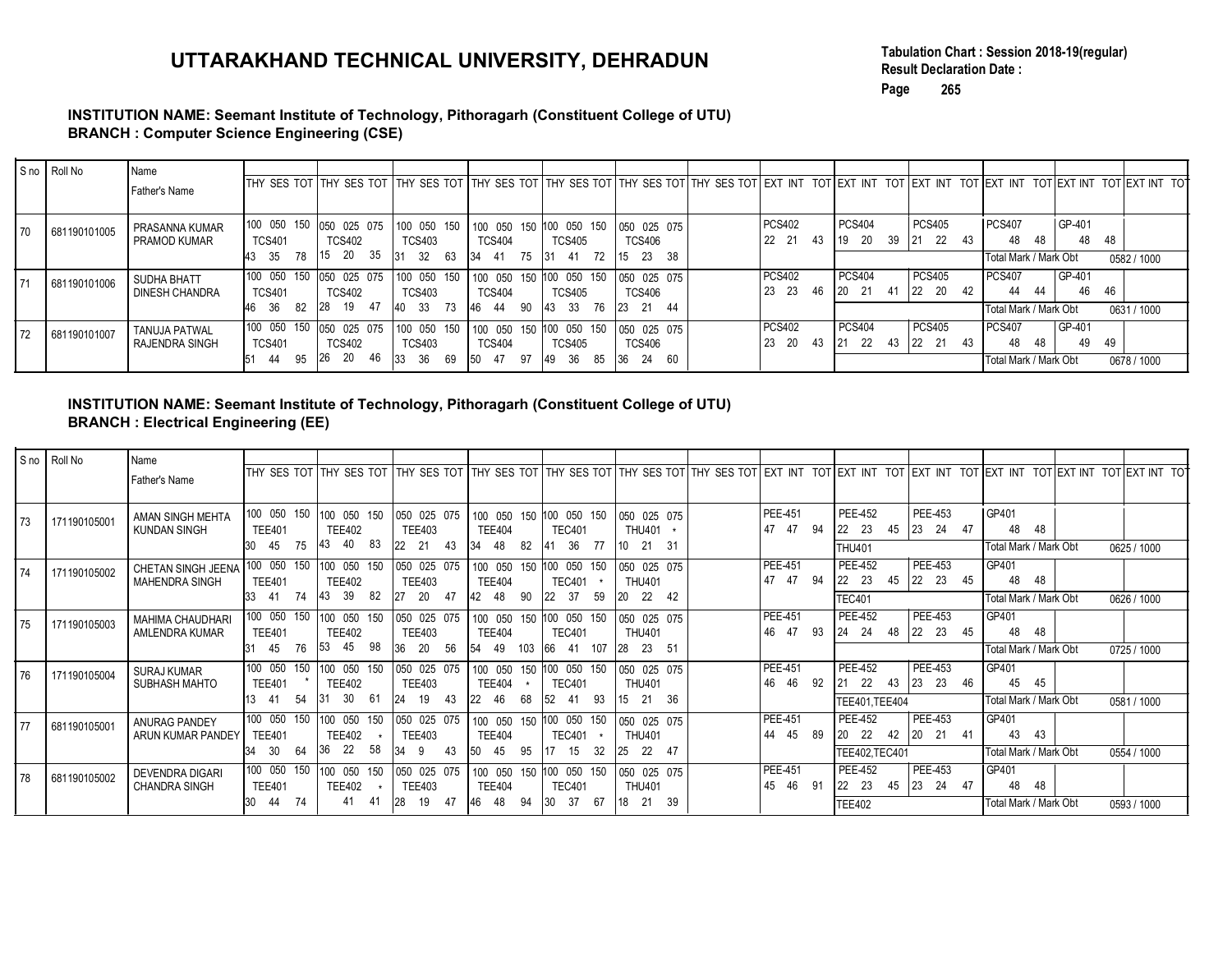### INSTITUTION NAME: Seemant Institute of Technology, Pithoragarh (Constituent College of UTU) BRANCH : Electrical Engineering (EE)

|    |              | INSTITUTION NAME: Seemant Institute of Technology, Pithoragarh (Constituent College of UTU)<br><b>BRANCH: Electrical Engineering (EE)</b> |                                          |                                                  |                                   |                                                                  |                                                                  | UTTARAKHAND TECHNICAL UNIVERSITY, DEHRADUN                                                                                                                              |                       | Page                                | <b>Result Declaration Date:</b><br>266 | Tabulation Chart: Session 2018-19(regular)   |             |
|----|--------------|-------------------------------------------------------------------------------------------------------------------------------------------|------------------------------------------|--------------------------------------------------|-----------------------------------|------------------------------------------------------------------|------------------------------------------------------------------|-------------------------------------------------------------------------------------------------------------------------------------------------------------------------|-----------------------|-------------------------------------|----------------------------------------|----------------------------------------------|-------------|
|    |              |                                                                                                                                           |                                          |                                                  |                                   |                                                                  |                                                                  |                                                                                                                                                                         |                       |                                     |                                        |                                              |             |
|    | S no Roll No | Name<br>Father's Name                                                                                                                     |                                          |                                                  |                                   |                                                                  |                                                                  | THY SES TOT THY SES TOT THY SES TOT THY SES TOT THY SES TOT THY SES TOT THY SES TOT EXT INT TOT EXT INT TOT EXT INT TOT EXT INT TOT EXT INT TOT EXT INT TOT EXT INT TOT |                       |                                     |                                        |                                              |             |
| 79 | 681190105003 | HIMANSHU VERMA<br>RAMESH LAL VERMA                                                                                                        | 100 050 150<br><b>TEE401</b><br>35 44 79 | 100 050 150<br><b>TEE402</b><br>$\star$<br>49 49 | <b>TEE403</b><br>24 22 46         | 050 025 075 100 050 150 100 050 150<br><b>TEE404</b><br>39 48 87 | <b>TEC401</b><br>49 41 90                                        | 050 025 075<br><b>THU401</b><br>16 22 38                                                                                                                                | PEE-451<br>45  46  91 | PEE-452<br>23 23<br><b>TEE402</b>   | PEE-453<br>46 23 24 47                 | GP401<br>48 48<br>Total Mark / Mark Obt      | 0621 / 1000 |
| 80 | 681190105004 | <b>IH2OL LONAM</b><br><b>HARISH CHANDRA</b>                                                                                               | 100 050 150<br><b>TEE401</b><br>36 43 79 | 100 050 150<br><b>TEE402</b><br>52 47 99         | TEE403<br>32 23 55                | <b>TEE404</b><br>34 48 82                                        | 050 025 075 100 050 150 100 050 150<br><b>TEC401</b><br>32 37 69 | 050 025 075<br><b>THU401</b><br>$ 25 \t22 \t47$                                                                                                                         | PEE-451<br>44  46  90 | <b>PEE-452</b><br>22 23 45 23 24 47 | PEE-453                                | GP401<br>46<br>- 46<br>Fotal Mark / Mark Obt | 0659 / 1000 |
| 81 | 681190105005 | PIYUSH SHUKLA<br>SURENDRA KUMAR                                                                                                           | 100 050 150<br><b>TEE401</b><br>13 38 51 | 100 050 150<br><b>TEE402</b><br>30 33 63         | 050 025 075<br>TEE403<br>20 18 38 | 100 050 150<br><b>TEE404</b><br>07 48 55                         | 100 050 150<br><b>TEC401</b><br>47 30 77                         | 050 025 075<br><b>THU401</b><br>18 21 39                                                                                                                                | PEE-451<br>43 46 89   | PEE-452<br>TEE401,TEE404            | PEE-453                                | GP401<br>45 45<br>Total Mark / Mark Obt      | 0544 / 1000 |

#### INSTITUTION NAME: Seemant Institute of Technology, Pithoragarh (Constituent College of UTU) BRANCH : Electronics & Communication Engineering (ECE)

|      | S no Roll No | Name                                                                                                                                                                    |                                     |                                          |                                                                         |                                                                                             |                         |                              |                            |                                                       |                                                               |                                                                                                                                                                                                 |             |
|------|--------------|-------------------------------------------------------------------------------------------------------------------------------------------------------------------------|-------------------------------------|------------------------------------------|-------------------------------------------------------------------------|---------------------------------------------------------------------------------------------|-------------------------|------------------------------|----------------------------|-------------------------------------------------------|---------------------------------------------------------------|-------------------------------------------------------------------------------------------------------------------------------------------------------------------------------------------------|-------------|
|      |              | Father's Name                                                                                                                                                           |                                     |                                          |                                                                         |                                                                                             |                         |                              |                            |                                                       |                                                               | THY SES TOT THY SES TOT THY SES TOT THY SES TOT THY SES TOT THY SES TOT THY SES TOT EXT INT TOT EXT INT TOT EXT INT TOT EXT INT TOT EXT INT TOT EXT INT TOT EXT INT TOT EXT INT TOT             |             |
| 79   | 681190105003 | HIMANSHU VERMA<br>RAMESH LAL VERMA                                                                                                                                      | <b>TEE401</b>                       | 100 050 150 100 050 150<br><b>TEE402</b> | 050 025 075<br><b>TEE403</b>                                            | 100 050 150 100 050 150<br><b>TEE404</b>                                                    | <b>TEC401</b>           | 050 025 075<br><b>THU401</b> | <b>PEE-451</b><br>45 46 91 | <b>PEE-452</b><br>23 23                               | PEE-453<br>46 23 24 47                                        | GP401<br>48 48                                                                                                                                                                                  |             |
|      |              |                                                                                                                                                                         | 35 44 79                            | 49 49                                    | 24 22 46                                                                | 39 48 87                                                                                    | 49 41 90                | 16 22 38                     |                            | <b>TEE402</b>                                         |                                                               | Total Mark / Mark Obt                                                                                                                                                                           | 0621/1000   |
| 80   | 681190105004 | MANOJ JOSHI                                                                                                                                                             |                                     | 100 050 150 100 050 150                  | 050 025 075                                                             | 100 050 150 100 050 150                                                                     |                         | 050 025 075                  | PEE-451                    | PEE-452                                               | PEE-453                                                       | GP401                                                                                                                                                                                           |             |
|      |              | HARISH CHANDRA                                                                                                                                                          | <b>TEE401</b>                       | <b>TEE402</b>                            | <b>TEE403</b>                                                           | <b>TEE404</b>                                                                               | <b>TEC401</b>           | <b>THU401</b>                | 44  46  90                 | 22 23                                                 | 45 23 24 47                                                   | 46 46                                                                                                                                                                                           |             |
|      |              |                                                                                                                                                                         | 36 43 79 52 47 99                   |                                          | 32 23 55                                                                | $\begin{vmatrix} 34 & 48 & 82 \end{vmatrix}$ 32 37 69                                       |                         | 25 22 47                     |                            |                                                       |                                                               | Total Mark / Mark Obt                                                                                                                                                                           | 0659 / 1000 |
| l 81 | 681190105005 | PIYUSH SHUKLA                                                                                                                                                           |                                     | 100 050 150 100 050 150                  | 050 025 075                                                             | 100 050 150 100 050 150                                                                     |                         | 050 025 075                  | <b>PEE-451</b>             | <b>PEE-452</b>                                        | $PEE-453$                                                     | GP401                                                                                                                                                                                           |             |
|      |              | <b>SURENDRA KUMAR</b>                                                                                                                                                   | <b>TEE401</b>                       | <b>TEE402</b>                            | <b>TEE403</b>                                                           | <b>TEE404</b>                                                                               | <b>TEC401</b>           | <b>THU401</b>                | 43 46 89                   | $\begin{vmatrix} 22 & 23 \end{vmatrix}$               | 45 21 21 42                                                   | 45<br>45                                                                                                                                                                                        |             |
|      |              |                                                                                                                                                                         | 13 38 51                            | 30 33 63                                 | $\begin{vmatrix} 20 & 18 & 38 \end{vmatrix}$ 07 48 55 47 30 77 18 21 39 |                                                                                             |                         |                              |                            | TEE401,TEE404                                         |                                                               | Total Mark / Mark Obt                                                                                                                                                                           | 0544 / 1000 |
|      | S no Roll No | INSTITUTION NAME: Seemant Institute of Technology, Pithoragarh (Constituent College of UTU)<br><b>BRANCH: Electronics &amp; Communication Engineering (ECE)</b><br>Name |                                     |                                          |                                                                         |                                                                                             |                         |                              |                            |                                                       |                                                               |                                                                                                                                                                                                 |             |
|      |              | Father's Name                                                                                                                                                           |                                     |                                          |                                                                         |                                                                                             |                         |                              |                            |                                                       |                                                               | THY SES TOT THY SES TOT THY SES TOT THY SES TOT THY SES TOT THY SES TOT THY SES TOT EXT INT TOT EXT INT TOT EXT INT TOT EXT INT TOT EXT INT TOT EXT INT TOT EXT INT TOT EXT INT TOT EXT INT TOT |             |
| 82   | 171190102001 | <b>AKASH DEEP</b>                                                                                                                                                       |                                     | 100 050 150 100 050 150                  | 100 025 125                                                             | 100 050 150 050 050 100                                                                     |                         | 100 025 125                  | <b>PEC451</b>              | <b>PEC452</b>                                         | <b>PEC453</b>                                                 | GP401                                                                                                                                                                                           |             |
|      |              | <b>B.R ARYA</b>                                                                                                                                                         | <b>TEC401</b>                       | <b>TEC402</b>                            | <b>TCS401</b>                                                           | <b>TEC404</b>                                                                               | <b>TEC405</b>           | <b>TEC406</b>                | 21  20  41                 | $\begin{vmatrix} 19 & 20 & 39 \end{vmatrix}$ 24 24 48 |                                                               | 45 45                                                                                                                                                                                           |             |
|      |              |                                                                                                                                                                         | 32 32 64                            | 46 36 82                                 | 19 18 37                                                                | 22 38 60                                                                                    | 48 48 96                | 50 20 70                     |                            | <b>TCS401, TEC404</b>                                 |                                                               | Total Mark / Mark Obt                                                                                                                                                                           | 0582 / 1000 |
| 83   | 171190102002 | AMBER RASTOGI                                                                                                                                                           |                                     | 100 050 150 100 050 150                  | 100 025 125                                                             | 100 050 150 050 050 100                                                                     |                         | 100 025 125                  | <b>PEC451</b><br>22 23 45  | <b>PEC452</b><br>20 21<br>41                          | $\overline{PEC453}$<br>23 23 46                               | GP401<br>46 46                                                                                                                                                                                  |             |
|      |              | <b>DIVAKAR RASTOGI</b>                                                                                                                                                  | <b>TEC401</b><br>51 41 92 47 41 88  | <b>TEC402</b>                            | <b>TCS401</b><br> 54 18 72   57 46 103   45 45 90                       | <b>TEC404</b>                                                                               | <b>TEC405</b>           | <b>TEC406</b><br>47 23 70    |                            |                                                       |                                                               | Total Mark / Mark Obt                                                                                                                                                                           | 0693 / 1000 |
|      |              |                                                                                                                                                                         |                                     | 100 050 150 100 050 150                  | 100 025 125                                                             |                                                                                             | 100 050 150 050 050 100 |                              | <b>PEC451</b>              | <b>PEC452</b>                                         | <b>PEC453</b>                                                 | GP401                                                                                                                                                                                           |             |
|      | 171190102003 | ANUJ DEVRARI                                                                                                                                                            |                                     |                                          |                                                                         |                                                                                             |                         | 100 025 125                  |                            |                                                       |                                                               |                                                                                                                                                                                                 |             |
| 84   |              |                                                                                                                                                                         |                                     |                                          |                                                                         |                                                                                             |                         |                              |                            |                                                       |                                                               | 45 45                                                                                                                                                                                           |             |
|      |              | RAMESHWAR PRASAD                                                                                                                                                        | <b>TEC401</b><br>62 42 104 50 33 83 | <b>TEC402</b>                            | <b>TCS401</b><br>48 19 67                                               | <b>TEC404</b><br>43 39 82 21 45 66                                                          | <b>TEC405</b>           | <b>TEC406</b><br>51 23 74    | 19 20 39                   | 19 19 38 24 24 48                                     |                                                               | Total Mark / Mark Obt                                                                                                                                                                           | 0646 / 1000 |
|      |              |                                                                                                                                                                         |                                     | 100 050 150 100 050 150                  |                                                                         |                                                                                             |                         |                              | <b>PEC451</b>              | <b>PEC452</b>                                         | PEC453                                                        | GP401                                                                                                                                                                                           |             |
| 85   | 171190102005 | KM. ANCHAL RAWAT<br><b>RAJENDER SINGH</b>                                                                                                                               | <b>TEC401</b>                       | <b>TEC402</b>                            | 100 025 125<br><b>TCS401</b>                                            | 100 050 150 050 050 100<br><b>TEC404</b>                                                    | <b>TEC405</b>           | 100 025 125<br><b>TEC406</b> | 22 22 44                   | 20 23 43 23 22 45                                     |                                                               | 43 43                                                                                                                                                                                           |             |
|      |              |                                                                                                                                                                         |                                     | 36 35 71 44 34 78                        | 40 19 59                                                                | $\begin{array}{ l c c c c c c c c } \hline 34 & 35 & 69 & 36 & 44 & 80 \hline \end{array}$  |                         | 43 20 63                     |                            |                                                       |                                                               | Total Mark / Mark Obt                                                                                                                                                                           | 0595 / 1000 |
|      | 171190102006 | NITIN CHAND                                                                                                                                                             |                                     | 100 050 150 100 050 150                  | 100 025 125                                                             | 100 050 150 050 050 100                                                                     |                         | 100 025 125                  | <b>PEC451</b>              | <b>PEC452</b>                                         | <b>PEC453</b>                                                 | GP401                                                                                                                                                                                           |             |
| 86   |              | SHAMSHER CHAND                                                                                                                                                          | <b>TEC401</b>                       | <b>TEC402</b>                            | <b>TCS401</b>                                                           | <b>TEC404</b>                                                                               | <b>TEC405</b>           | <b>TEC406</b>                | 22 23 45                   | 19 20<br>39                                           | $\begin{array}{ c c c c }\n\hline\n24 & 24 & 48\n\end{array}$ | 46 46                                                                                                                                                                                           |             |
|      |              |                                                                                                                                                                         |                                     |                                          | 66 46 112 57 43 100 48 18 66                                            | 56 36 92 30 42 72                                                                           |                         | 53 20 73                     |                            |                                                       |                                                               | Total Mark / Mark Obt                                                                                                                                                                           | 0693 / 1000 |
| 87   | 171190102007 | PIYUSH SIJWALI                                                                                                                                                          |                                     | 100 050 150 100 050 150                  | 100 025 125 100 050 150 050 050 100                                     |                                                                                             |                         | 100 025 125                  | <b>PEC451</b>              | <b>PEC452</b>                                         | PEC453                                                        | GP401                                                                                                                                                                                           |             |
|      |              | JAGDISH SINGH                                                                                                                                                           | <b>TEC401</b><br>35 33 68 34 33 67  | <b>TEC402</b>                            | <b>TCS401</b><br>04 18 22                                               | <b>TEC404</b><br>$\begin{vmatrix} 10 & 37 & 47 & 36 & 42 & 78 & 25 & 17 & 42 \end{vmatrix}$ | <b>TEC405</b>           | <b>TEC406</b>                | 20 21 41                   | 18 19 37<br>TCS401, TEC404, TEC406                    | 23 23 46                                                      | 44<br>-44<br>Total Mark / Mark Obt                                                                                                                                                              | 0492 / 1000 |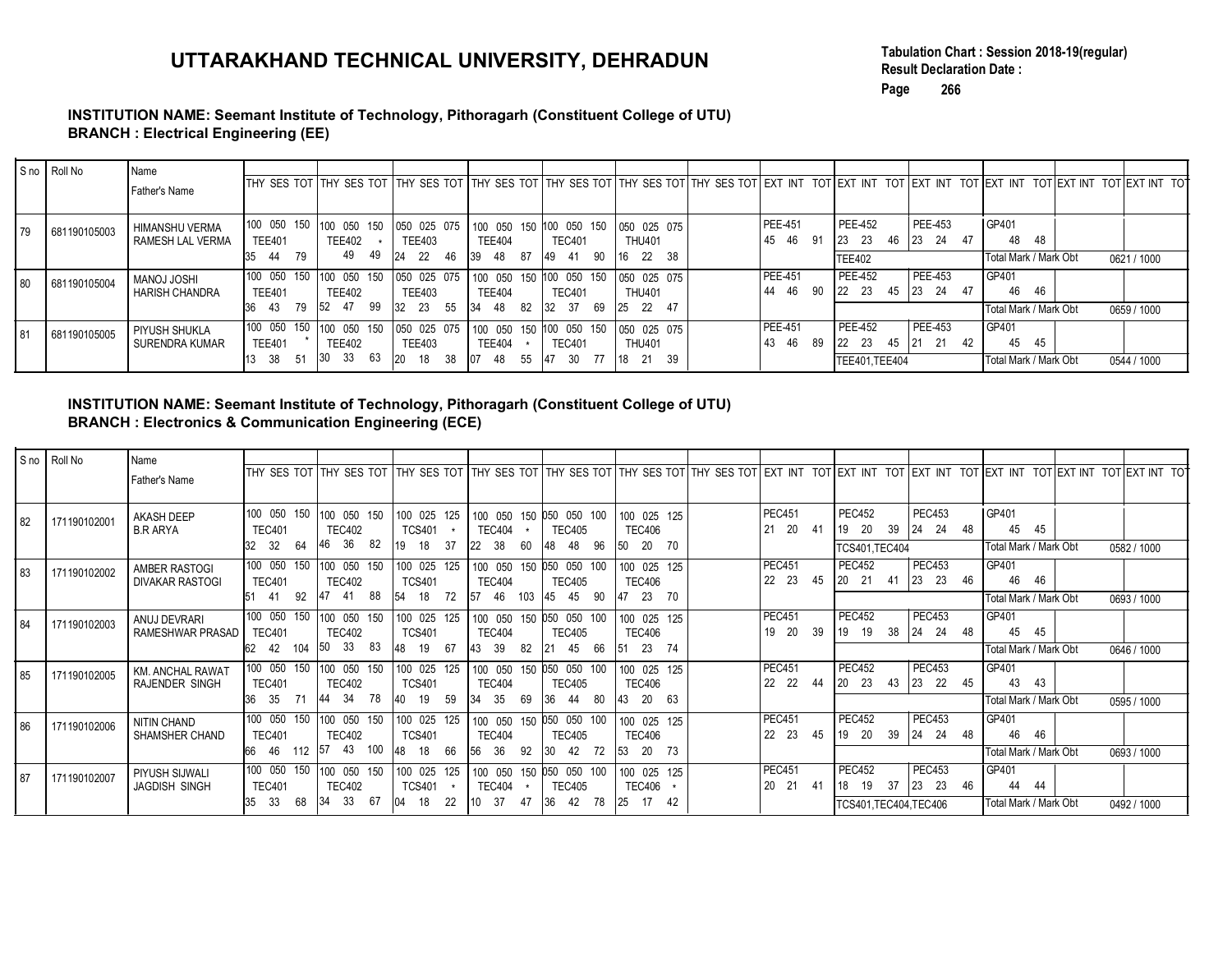### INSTITUTION NAME: Seemant Institute of Technology, Pithoragarh (Constituent College of UTU) BRANCH : Mechanical Engineering (ME)

|      |              |                                                  | UTTARAKHAND TECHNICAL UNIVERSITY, DEHRADUN<br>INSTITUTION NAME: Seemant Institute of Technology, Pithoragarh (Constituent College of UTU)                                                                              |                                          |                                                                                       |                                |                                                                              |                             | Page                                                                                     | <b>Result Declaration Date:</b><br>267                                                                      |                                                                                         | Tabulation Chart: Session 2018-19(regular) |             |
|------|--------------|--------------------------------------------------|------------------------------------------------------------------------------------------------------------------------------------------------------------------------------------------------------------------------|------------------------------------------|---------------------------------------------------------------------------------------|--------------------------------|------------------------------------------------------------------------------|-----------------------------|------------------------------------------------------------------------------------------|-------------------------------------------------------------------------------------------------------------|-----------------------------------------------------------------------------------------|--------------------------------------------|-------------|
|      |              | <b>BRANCH: Mechanical Engineering (ME)</b>       |                                                                                                                                                                                                                        |                                          |                                                                                       |                                |                                                                              |                             |                                                                                          |                                                                                                             |                                                                                         |                                            |             |
|      | S no Roll No | Name<br>Father's Name                            | THY SES TOT THY SES TOT THY SES TOT THY SES TOT THY SES TOT THY SES TOT THY SES TOT EXT INT TOT EXT INT TOT EXT INT TOT EXT INT TOT EXT INT TOT EXT INT TOT EXT INT TOT EXT INT TOT EXT INT TOT EXT INT TOT EXT INT TO |                                          |                                                                                       |                                |                                                                              |                             |                                                                                          |                                                                                                             |                                                                                         |                                            |             |
| 88   | 171190104001 | <b>CHANDAN SINGH</b><br><b>NETRA SINGH BISHT</b> | 100 050 150<br>100 050 150<br><b>TME401</b><br><b>TME402</b><br>45 82<br>37<br>22 41 63                                                                                                                                | 100 050 150<br><b>TME403</b><br>55 41 96 | 100 050 150 050 025 075<br><b>TME404</b><br>30 41 71                                  | <b>TME405</b><br>21 19 40      | 050 025 075<br><b>TEE405</b><br>$123$ 18 41                                  | <b>PME451</b><br>21  23  44 | <b>PME452</b><br>$\begin{vmatrix} 20 & 21 \end{vmatrix}$<br>41<br><b>TME401</b>          | <b>PME453</b><br>22 23 45                                                                                   | PEE454<br>18 19 37<br>Total Mark / Mark Obt                                             | GP401<br>46<br>46                          | 0606 / 1000 |
| 89   | 171190104002 | Kamal Puri<br><b>NANDAN PURI</b>                 | 100 050 150<br>100 050 150<br><b>TME401</b><br><b>TME402</b><br>64 49 113 62 44 106 43 41 84<br>38 36 74                                                                                                               | 100 050 150<br><b>TME403</b>             | 100 050 150 050 025 075<br><b>TME404</b>                                              | <b>TME405</b><br>24 23 47      | 050 025 075<br><b>TEE405</b><br>22 20 42                                     | <b>PME451</b><br>20 23 43   | <b>PME452</b>                                                                            | <b>PME453</b><br>$\begin{array}{ c c c c c c c c } \hline 22 & 23 & 45 & 23 & 24 & 47 \ \hline \end{array}$ | <b>PEE454</b><br>19 20 39<br>Fotal Mark / Mark Obt                                      | GP401<br>45<br>45                          | 0685 / 1000 |
| 90   | 171190104003 | <b>KAMLESH SINGH</b><br><b>NARAYAN SINGH</b>     | 100 050 150<br>100 050 150<br><b>TME401</b><br><b>TME402</b><br>39 39<br>36 36                                                                                                                                         | 100 050 150<br><b>TME403</b><br>43 43    | 100 050 150<br><b>TME404</b><br>38 38                                                 | 050 025 075<br>TME405<br>16 16 | 050 025 075<br>TEE405 *<br>19 19                                             | <b>PME451</b><br>22 22      | <b>PME452</b><br>20<br>20                                                                | <b>PME453</b><br>22 22<br>TME401, TME402, TME403, TME                                                       | <b>PEE454</b><br>19<br>19<br>Total Mark / Mark Obt                                      | GP401<br>45<br>45                          | 0319 / 1000 |
| l 91 | 171190104004 | PRAKASH CHAND<br><b>SHANKAR CHAND</b>            | 100 050 150<br>100 050 150<br><b>TME401</b><br><b>TME402</b><br>35 39 74<br>21 40 61                                                                                                                                   | 100 050 150<br><b>TME403</b><br>37 39 76 | 100 050 150 050 025 075<br><b>TME404</b><br>33 34 67                                  | <b>TME405</b><br>11 18 29      | 050 025 075<br><b>TEE405</b><br>$\begin{bmatrix} 24 & 19 & 43 \end{bmatrix}$ | <b>PME451</b><br>20 23 43   | <b>PME452</b><br>$\begin{bmatrix} 20 & 21 & 41 \end{bmatrix}$<br>TME401, TME405          | <b>PME453</b><br>21 22 43                                                                                   | <b>PEE454</b><br>19 18 37<br>Total Mark / Mark Obt                                      | GP401<br>46<br>46                          | 0560 / 1000 |
| 92   | 171190104005 | RAVINDRAPRAKASH<br><b>DINESH CHANDRA</b>         | 100 050 150<br>100 050 150<br><b>TME401</b><br><b>TME402</b><br>23 38 61<br>22 33 55                                                                                                                                   | 100 050 150<br><b>TME403</b>             | 100 050 150 050 025 075<br><b>TME404</b><br> 35 35 70  12 33 45  18 17 35  18 22 40   | <b>TME405</b>                  | 050 025 075<br><b>TEE405</b>                                                 | <b>PME451</b><br>19 23 42   | <b>PME452</b><br>$\begin{vmatrix} 21 & 22 \end{vmatrix}$<br>43<br>TME401, TME402, TME404 | <b>PME453</b><br>19 19 38                                                                                   | <b>PEE454</b><br>$\begin{vmatrix} 22 & 22 \end{vmatrix}$<br>44<br>Total Mark / Mark Obt | GP401<br>40<br>40                          | 0513 / 1000 |
| 93   | 171190104006 | SATYAM<br>SHOBA RAM                              | 100 050 150 100 050 150 100 050 150<br><b>TME401</b><br>TME402 *<br>03 32 35 05 34 39                                                                                                                                  | <b>TME403</b><br>$ 00 \t30 \t30$         | 100 050 150 050 025 075 050 025 075<br><b>TME404</b><br> 05 34 39  00 17 17  15 16 31 | TME405 *                       | <b>TEE405</b>                                                                | <b>PME451</b><br>19 22 41   | <b>PME452</b>                                                                            | <b>PME453</b><br>TME401, TME402, TME403, TME                                                                | <b>PEE454</b><br> 16 17 33<br>Total Mark / Mark Obt                                     | GP401<br>40 40                             | 0386 / 1000 |
| 94   | 171190104007 | SHAH NAWAJ ALAM<br>ABDUL KALAM                   | 100 050 150 100 050 150 100 050 150<br><b>TME401</b><br><b>TME402</b><br>51 40 91 61 48 109 66 48 114 47 48 95 23 24 47 30 22 52                                                                                       | <b>TME403</b>                            | 100 050 150 050 025 075   050 025 075<br><b>TME404</b>                                | <b>TME405</b>                  | <b>TEE405</b>                                                                | PME451<br>16 23 39          | <b>PME452</b>                                                                            | <b>PME453</b><br>$\begin{array}{ c c c c c c c c } \hline 23 & 24 & 47 & 19 & 21 & 40 \hline \end{array}$   | <b>PEE454</b><br>22 22 44<br>Total Mark / Mark Obt                                      | GP401<br>41 41                             | 0719 / 1000 |
| 95   | 171190104008 | SURAJ BHAKUNI<br><b>BHAGWAT SINGH</b>            | <b>TME401</b><br>TME402 *<br>14 31 45 14 25 39 31 30 61 17 31 48 09 16 25 15 19 34                                                                                                                                     | <b>TME403</b>                            | TME404 *                                                                              | TME405 *                       | <b>TEE405</b>                                                                | <b>PME451</b><br>20 20 40   | <b>PME452</b>                                                                            | PME453<br>TME401,TME402,TME404,TME                                                                          | <b>PEE454</b><br>18 17 35<br> Total Mark / Mark Obt                                     | GP401<br>28 28                             | 0439 / 1000 |
| 96   | 171190104009 | <b>SURENDRA KUMAR</b><br>BHANU RAM               | 100 050 150 100 050 150 100 050 150<br><b>TME401</b><br><b>TME402</b><br>22 33 55 30 44 74 46 32 78 34 38 72 24 18 42 27 17 44                                                                                         | <b>TME403</b>                            | 100 050 150 050 025 075   050 025 075<br><b>TME404</b>                                | <b>TME405</b>                  | <b>TEE405</b>                                                                | <b>PME451</b><br>17 20 37   | <b>PME452</b><br><b>TME401</b>                                                           | <b>PME453</b><br>$\begin{vmatrix} 20 & 21 & 41 \end{vmatrix}$ 20 21 41                                      | <b>PEE454</b><br>$\begin{vmatrix} 17 & 17 & 34 \end{vmatrix}$<br>Total Mark / Mark Obt  | GP401<br>40<br>40                          | 0558 / 1000 |
| l 97 | 681190104001 | HIMANSHU BANKOTI<br>PRAKASH SINGH                | <b>TME401</b><br><b>TME402</b><br>54 38 92 36 49 85 64 49 113 43 49 92 35 18 53 31 23 54                                                                                                                               | <b>TME403</b>                            | <b>TME404</b>                                                                         | <b>TME405</b>                  | <b>TEE405</b>                                                                | <b>PME451</b><br>19 21 40   | <b>PME452</b>                                                                            | <b>PME453</b><br>$\begin{array}{ c c c c c c c c } \hline 23 & 24 & 47 & 23 & 23 & 46 \hline \end{array}$   | PEE454<br>23 23 46<br>Total Mark / Mark Obt                                             | GP401<br>43 43                             | 0711/1000   |
| 98   | 681190104002 | PRASHANT SINGH<br>SURENDRA SINGH                 | 100 050 150 100 050 150 100 050 150<br><b>TME401</b><br><b>TME402</b><br>33 37 70 39 49 88 57 32 89 38 42 80 22 20 42 30 19 49                                                                                         | <b>TME403</b>                            | 100 050 150 050 025 075  050 025 075<br><b>TME404</b>                                 | <b>TME405</b>                  | <b>TEE405</b>                                                                | <b>PME451</b><br>22 23 45   | <b>PME452</b>                                                                            | <b>PME453</b><br>$\begin{array}{cccc} 22 & 23 & 45 & 24 & 24 & 48 \end{array}$                              | <b>PEE454</b><br>20 19 39<br>Total Mark / Mark Obt                                      | GP401<br>39 39                             | 0634 / 1000 |
| 99   | 681190104003 | ROHIT BANGARI<br>NANDAN SINGH                    | <b>TME402</b><br><b>TME401</b><br> 30 36 66  30 40 70  60 39 99  34 38 72  21 23 44  34 17 51                                                                                                                          | <b>TME403</b>                            | <b>TME404</b>                                                                         | TME405                         | TEE405                                                                       | <b>PME451</b><br>19 22 41   | <b>PME452</b>                                                                            | <b>PME453</b>                                                                                               | PEE454<br>18 17 35<br>Total Mark / Mark Obt                                             | GP401<br>40 40                             | 0609 / 1000 |